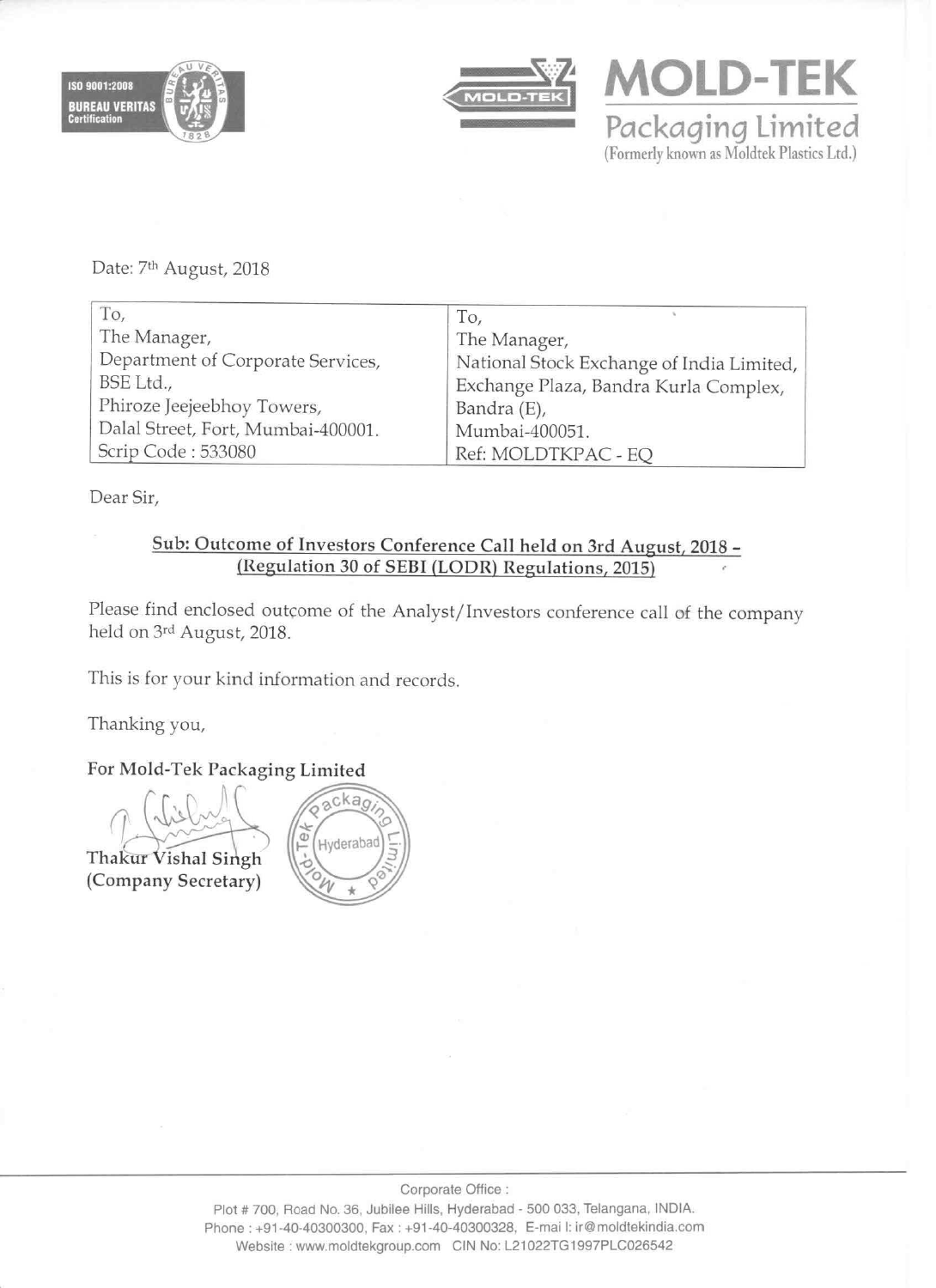# **Moldtek Packaging Limited-03082018**

### - **Moderator**

- Ladies and gentlemen, good day and welcome to Mold-tek Packaging Q1 FY'19 Earnings Conference Call, hosted by Prabhudas Lilladher Private Limited.
- As a reminder all participant lines will be in the listen only mode. And there will be an opportunity for you to ask questions after the presentation concludes. Should you need assistance during this conference call, please signal an operator by pressing \* then 0 on you touch tone phone. Please note that this conference is being recorded.
- And I now hand conference over to Ms. Shaili Parekh from Prabhudas Lilladher. Thank you and over to you, ma'am.

### - **Mr. Shaili Parekh - Prahudas Lilladher**

- Thank you, Aman, Good afternoon, ladies and gentlemen. We welcome you all to the Q1 earnings call of Mold-tek India. We have with us Mr. Lakshmana Rao, Chairman and Managing Director of the company. Sir, I would like to request you to run us through the quarterly numbers first, post which we can set the floor open to questions and answers. Over to you, sir.

### - **Mr. Lakshmana Rao – Chairman & Managing Director, Mold-Tek Packaging Limited**

- Good afternoon, welcome to the con-call. Thanks for the interest you all have in our company and its performance. I would like to say that the company has pushed an encouraging growth of around 12% in sales volume and 16.5% in sales value in the Q1 ended in June  $30<sup>th</sup>$ . One of the significant contributors in this growth is again continues to be from paints and food, food in the ice-cream sector we have growth but there is some drop in our chocolate product sales. So they are more or less same as that of the last year average, but better than the Q1 of business year. And coming to one of the areas where I want you to have a contribution is the RAK sales, sales of RAK have gone up by almost 75-80%. And of course the losses are still there and we are operating nearer to the BET but still not there. Maybe a few months we will be crossing the BET at RAK. And coming to our projects for Asian Paints, both the Mysore and Vizag plant construction activities are going actively. Mysore plant would be ready for operations by October. But the good news is Asian Paints has already released their first orders and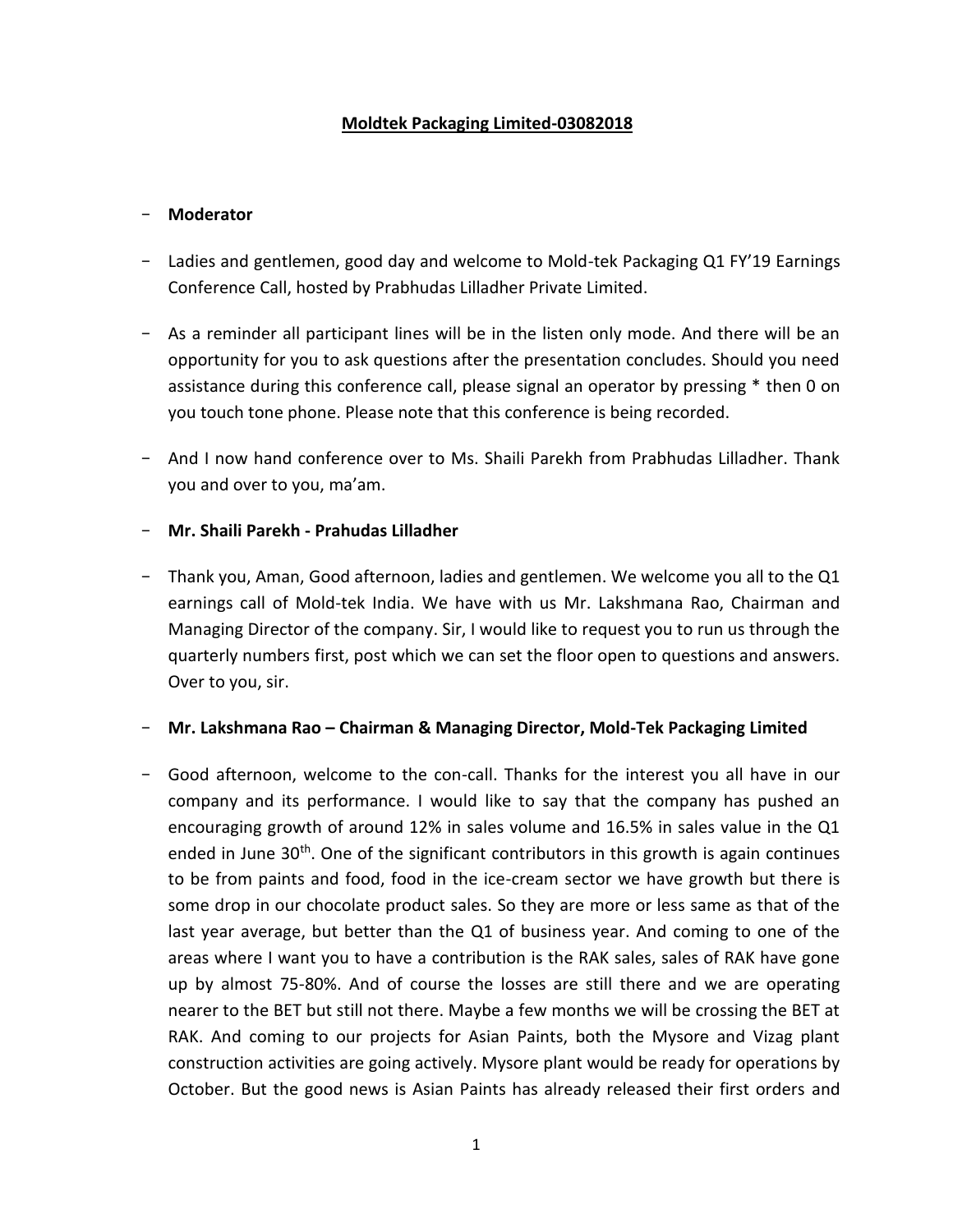the supplies have to start from almost end of September. So what we are doing is, those will be supplied from Hyderabad or Satara, our other plants during the months of September, and by mid or max end of October manufacturing will start in Mysore to cater to the Mysore plant needs. In Vizag also we see Asian Paints are aggressively going forward and their plant is scheduled to go into production by December-January. And this time we are going to be ready by the time not to lag behind and our plant also hopes to start commercial production from January '19. So these two would suddenly add considerable numbers in the coming quarters, maybe this quarter, third quarter maybe nominal but from  $4<sup>th</sup>$  quarter Mysore will be reasonable and starting from the beginning of next year, both these plants will be contributing significantly to the numbers. So another good news is our square pack which we introduced long ago in edible oil and ghee segments, is really catching up well now. Sales in that segment are growing month on month, and probably in the first quarter the growth was just maybe in single, I mean 10 to 12%. But going forward from the second quarter more than 25 to 30% growth in the square packs that is edible oil segment. So these are the highlights and we are of course working three on, three-four projects for developing packaging for MNCs. The details of which there is not much progress, but development and sample testing and market testing is happening. And even in RAK we have one major enquiry for FMCG product packaging. That is all at a trial stage. All these might take another 4 to 5 months to become commercial orders. So this is the progress on the company's new projects. And as last year you all know we had a very major capital investment in terms of our company size, almost 47 crores were added to the  $(19:31)$  and this year the projected investments are in the tune of 50-52 crores. So there will be considerable additions to the capacities during the current year also, not only in Vizag and Mysore but also some additions in food and FMCG for Hyderabad and Mysore are being planned, which will be enhancing those capacities also. They will be operative from March-April 2019. So this is the progress of the company. And I now open the forum for questions answers where we can discuss in detail any issues you wish to know.

- Thank you, Shaili.

#### - **Moderator**

- Thank you very much, ladies and gentlemen, we will now begin with the question and answer session. Anyone who wishes to ask a question may press \* and 1 on the touch tone telephone. If you wish to remove yourself from the question queue you may press \* and 2. Participants are requested to use handsets while asking a question. Ladies and gentlemen, we will wait for a moment while the question queue assembles.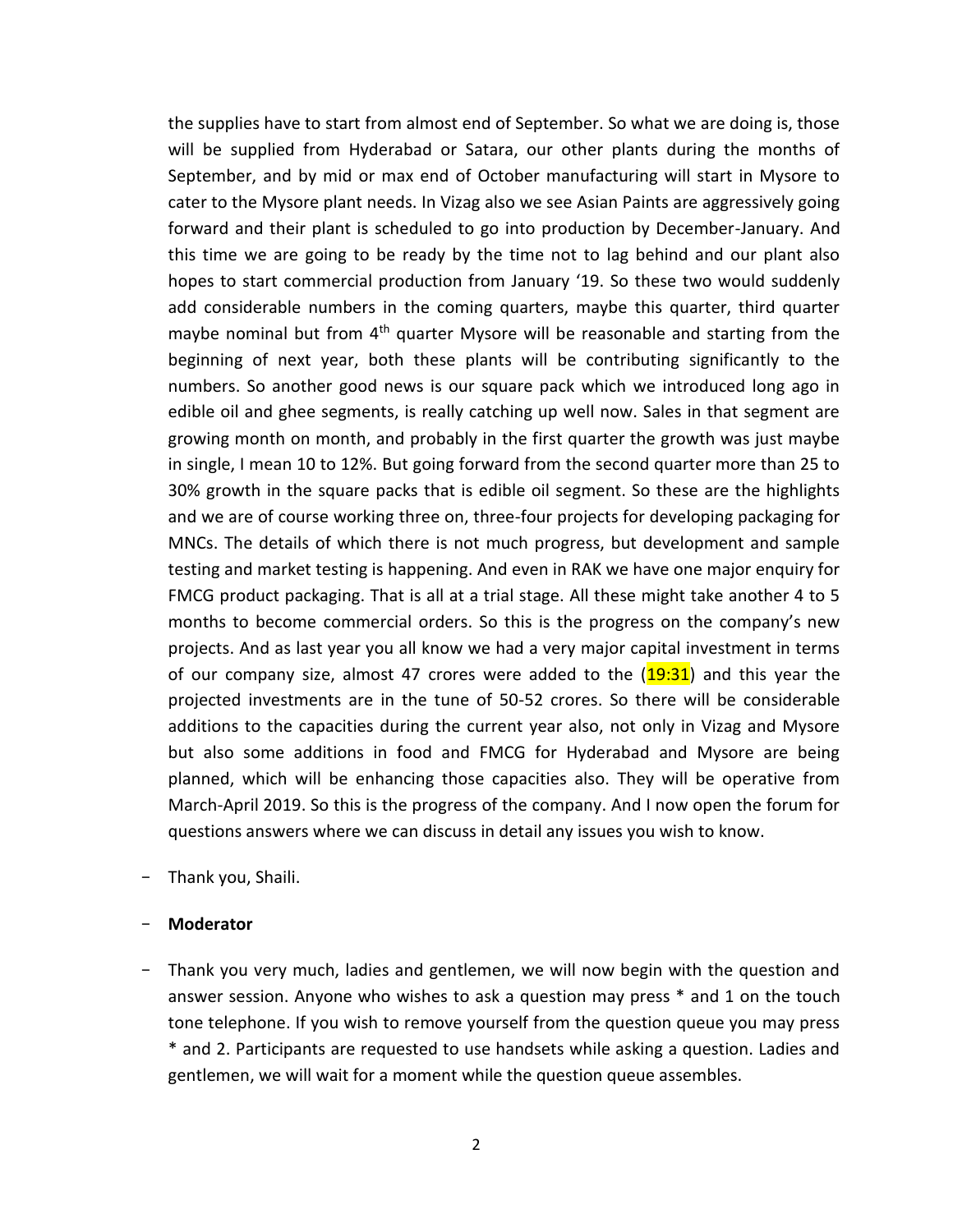- The first question is from the line of Ashish Kajoria from Lucky Investments, please go ahead.

### - **Mr. Ashish Kajoria – Lucky Investments**

- Good afternoon, sir, and congratulations on a reasonable set of numbers. I just wanted to know your thoughts on sales targets for the next couple of years, can you give us some sense on the growth numbers.

### - **Mr. Lakshmana Rao – Chairman & Managing Director, Mold-Tek Packaging Limited**

- Yeah, this year we ended at around 15% overall growth, we did around 12% in this quarter on volume terms and in terms of value it is 16.5, but I go more on volume, so the volume is around 11.7% to be precise. And one of the major additions is Mysore plant getting into production. And the way the orders are received for the month of September-October indicate that the pick-up from Asian Paints would, if not very high, will be reasonable in the next five months of the financial year. Probably maybe around 6 to 7 crores additional sales can achieve from there, that's hardly 1 to 2% of the total turnover. Our Vizag plant is slated to start in December, but I think probably Jan onwards we can expect some supplies. But going forward for the next year they will be handsomely contributing according to the projections given to us it is almost 35, 3000 to 4000 tons so even if you take average it is around 15 to 16% of our current volumes can come from those two plants in the year '19-20. So apart from that we have several MNC proposals working on with different MNCs, and some of them we are just pilot testing, some of them market testing and hopefully by January-February we will be introducing a couple of them and by April we will introduce two more. If those things happen in food and FMCG they can lead to substantial increase. So year '19-20 could be a year where we can anticipate more than 20% volume growth. So having said that the year '20-21 can also see similar numbers because of all these two reasons, one is Asian Paints expanding its volumes in the year two as per their commitment, and food and FMCG catching up with more and more MNCs turning into proposals becoming products and supplies. So I could say that next two years that starting from '19-20 we should aim at 20 plus kind of volume growth. And current year I will be happy if we clock 15% volume growth.

### - **Mr. Ashish Kajoria – Lucky Investments**

- And this what we are talking of FY'20 is 20% growth, can we sustain that 20% growth for 2-3 years after that.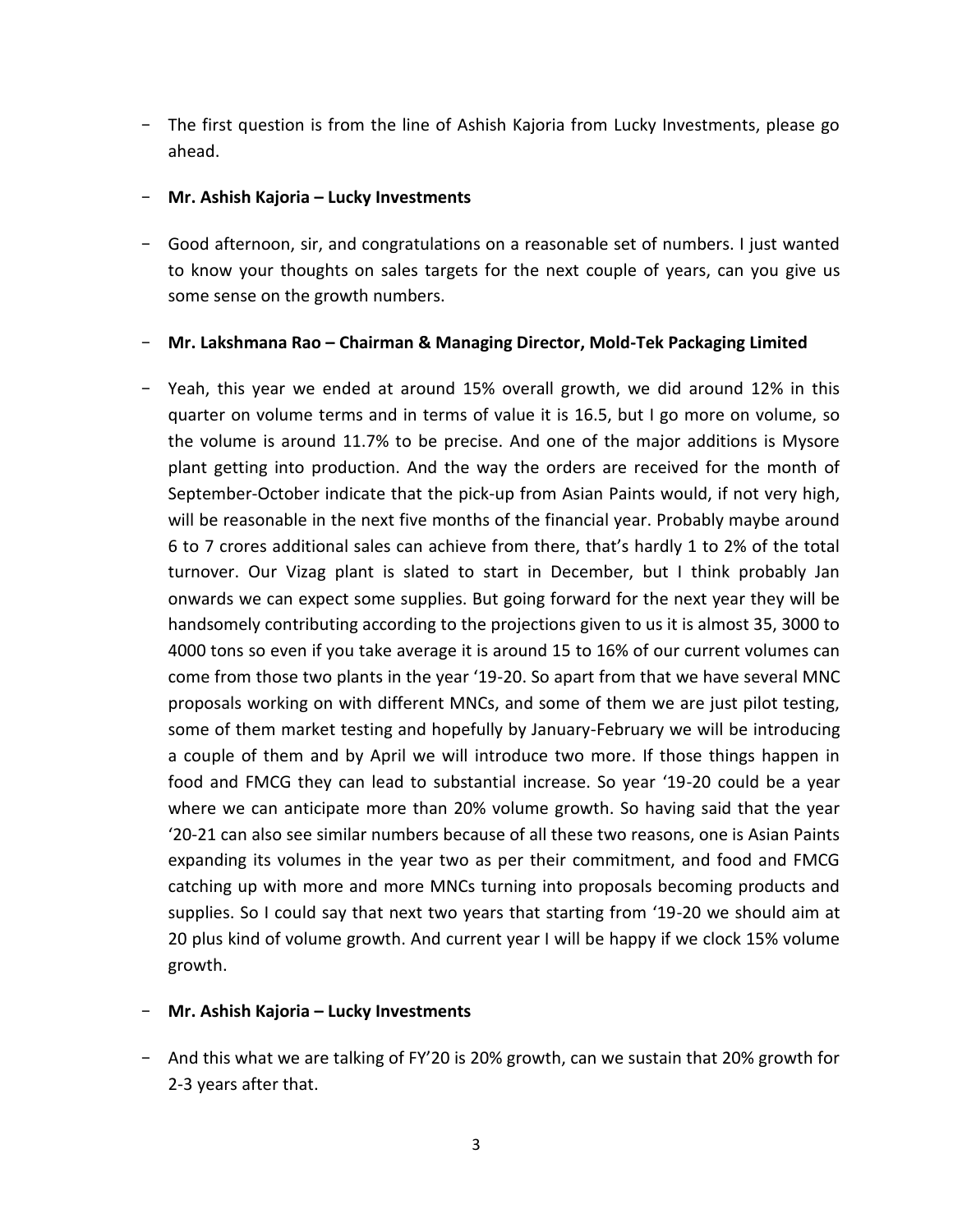## - **Mr. Lakshmana Rao – Chairman & Managing Director, Mold-Tek Packaging Limited**

- Yes, that's what is the current scenario indicates that we can sustain that kind of growth for at least 2 to 3years, and there are other opportunities that are also coming up our way, probably it is a little too early to discuss. With that momentum can be maintained is what I guess.

### - **Mr. Ashish Kajoria – Lucky Investments**

- And what is the current thinking on RAK, I mean has it just been a mistake going out there, because we have lost a lot of time and business does not seem to be coming around there and are you thinking of that, sir.

## - **Mr. Lakshmana Rao – Chairman & Managing Director, Mold-Tek Packaging Limited**

- No, no, in RAK one of things was economies were in really bad shape till now and slowly the revival is occurring, people were not ready to shift from tin to packaging of plastic containers, which is expensive compared to the current tin, that has become a major deterrent and one of the reasons for not many shifting. But Total Lubricants, one of the major players in that area has now completed shifted their grease bags into plastic, and last six months they have been shifting one of the other, now in the month of August they have completed shifted their range from half kg to 18 kg into plastics. So, on seeing that in the market there is pressure from other companies also. And we are getting enquiries from those companies for their needs. So, I think there is a lag, I agree with you that's about a year lag, 6 months to 1 year lag. But I think going to RAK is not a mistake, maybe the product mix of expecting bigger paints to catch up, was not all properly guessed. That's why we are enhancing the capacities of smaller grease packs, medium sized grease packs. And also FMCG products we are working on a major project for RAK and probably I will be in a position to talk more details in the month of September-October. And if that happens, that unit's entire capacity will be filled by January, 2019. That's a major project we are working on. So, having said that in a new geography where you do not understand the market demands. It's about a year now last August we started. So, it's about a year, it took us to adjust our product mix but we did that. And now with the addition of the FMCG orders which we are anticipating in the month of September, it can really fly up from January.

### - **Mr. Ashish Kajori – Lucky Investments**

- Right, sir. And my last question is, is there any progress on doing In-Mold Labelling business with Asian Paints.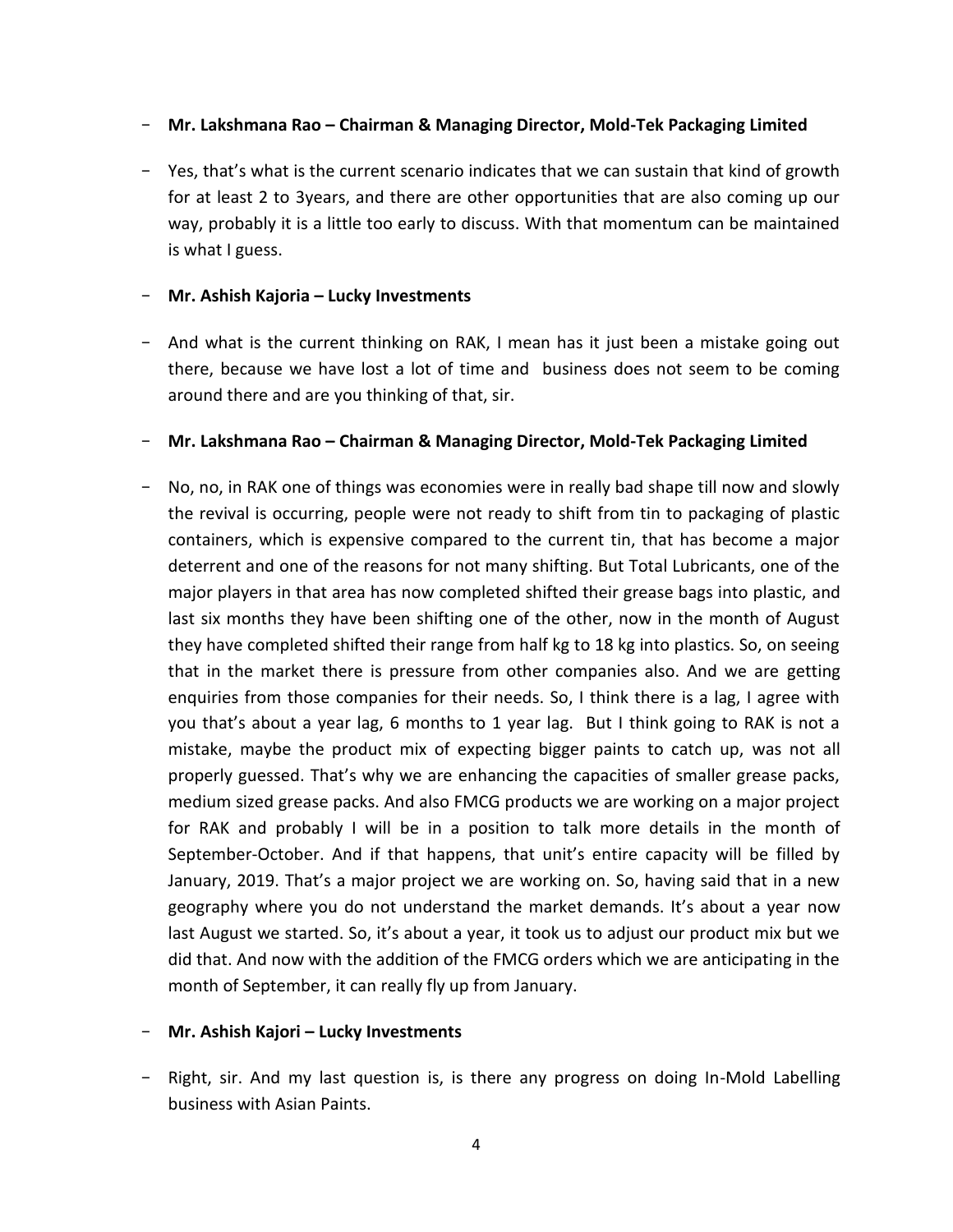### - **Mr. Lakshmana Rao – Chairman & Managing Director, Mold-Tek Packaging Limited**

- There is a progress, but they have in principle agreed to give IML in place of heat transfer label for couple of brands. And they have not indicated where to start with. So, now the catch is Maharashtra has banned a use of 15 films, in heat transfer labels you end up with very thin film, 18 micron film. So, that is the challenge which Asian Paints has to now address. Whereas IML we use more than 100 microns and the film gets embedded in the container. So, there is no danger of a film being, you know, coming out as a by-product in the process. So, we are also writing to Asian Paints, asking them, to motivate them to shift to IML where they can avoid their suppliers creating thin film as output. But they have yet to take a call on it.

## - **Mr. Ashish Kajoria – Lucky Investments**

- Right, sir. Thank you very much and all the very best.

## - **Mr. Lakshmana Rao – Chairman & Managing Director, Mold-Tek Packaging Limited**

- Thank you, Ashish.

### - **Moderator**

- Thank you. The next question is from the line of Sidharth Mohata from Principle India. Please go ahead.

# - **Mr. Sidharth Mohata – Principle India**

- Hi, sir, this is Bhimant here.

### - **Mr. Lakshmana Rao – Chairman & Managing Director, Mold-Tek Packaging Limited**

- He, Bhimant, how are you?

# - **Mr. Bhimant – Principle India**

- Yeah, very fine, sir. Just a quick question, of course, RAK was asked by Ashish previously. So, I mean was it a demand mismatch or in your opinion you know, we could have possibly kind of, you know, calibered our capex in RAK. That's question number one. Question number two, how can you also address what kind of mix are we, you know, likely to end up with, in this year FMCG, IML and all of that as a percentage of the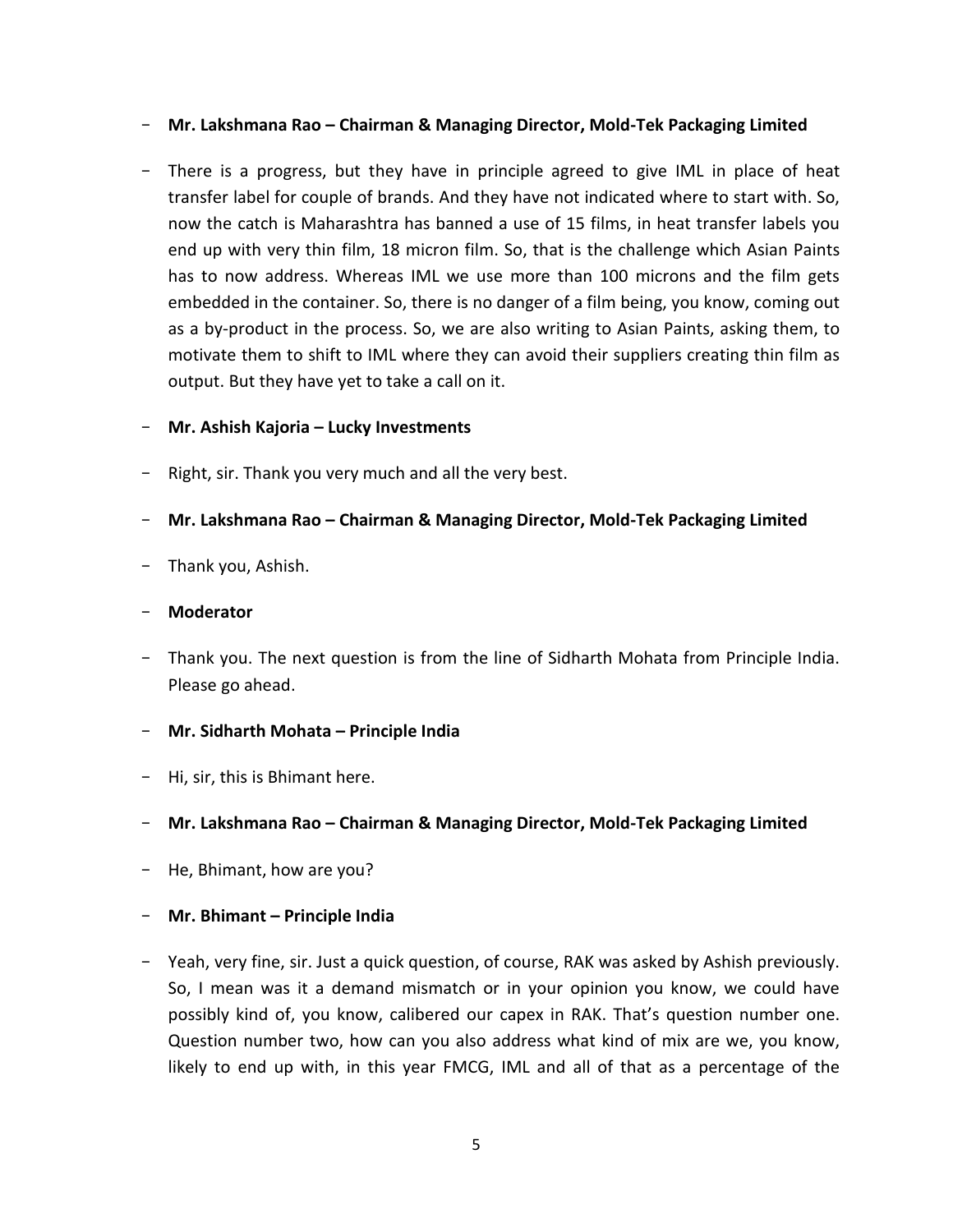overall pie. And lastly when in your opinion do you, you know, see a raw material pass through because there is lead lag in that as well. So, you can just address all these three.

## - **Mr. Lakshmana Rao – Chairman & Managing Director, Mold-Tek Packaging Limited**

- Sure. Coming to demand in RAK, it is not the mismatch of demand. It is a miscalculation for demand among the product range that is instead of creating more capacity for small and medium containers and FMCG, we have created equal capacity or I would say, 60% capacity for bigger paints and 40% capacity for smaller containers. So, whereas the demand is picking up well in the smaller containers, while the bigger paints are still not, the machines are not getting occupied. So that is the mismatch what I spoke to Ashish. So, as a demand  $(29:27)$  role in RAK and all the other segments it was a big lull period for last 3 years because of that area is facing lot of economic slowdown. But after the oil price have moved up a bit I think things are looking up and probably it will catch up in all the segments. So, now there is little adjustment we are doing, we are reducing the paints, big paints capacity at RAK and adding more machines in the smaller and medium segments. That will fetch better price in addition and quicker application of capacity. So, that process is already started. Coming to your percentages.

## - **Mr. Bhimant – Principle India**

- And, I am sorry, sorry to intervene you. What kind of competition do you face in RAK, I mean, just in case you are 100% medium and small in that geography, would you have done far better or would you have been ahead of your estimates, just in case.

- **Mr. Lakshmana Rao – Chairman & Managing Director, Mold-Tek Packaging Limited**

- Yeah, yeah, we would have been certainly better than what we are today and had we gone more with capacity of smaller and medium size container instead of more on steel. It was because there was resistance. If not today but they will shift within a year or two from metal to plastic. But they are still hanging on to metal because the prices of metal as of today or even for last one, one and half years is cheaper than plastic, as a one to one comparison. And in a downward economic situation there is no much motivation for them to go for aesthetically better looking containers. There is what is the kind of resistance in a bigger paints, in a smaller and medium there is no such resistance because these are FMGC and food products where tin and metal is big no, no. So, obviously they are ready to experiment and try that with IML.
- **Mr. Bhimant – Principle India**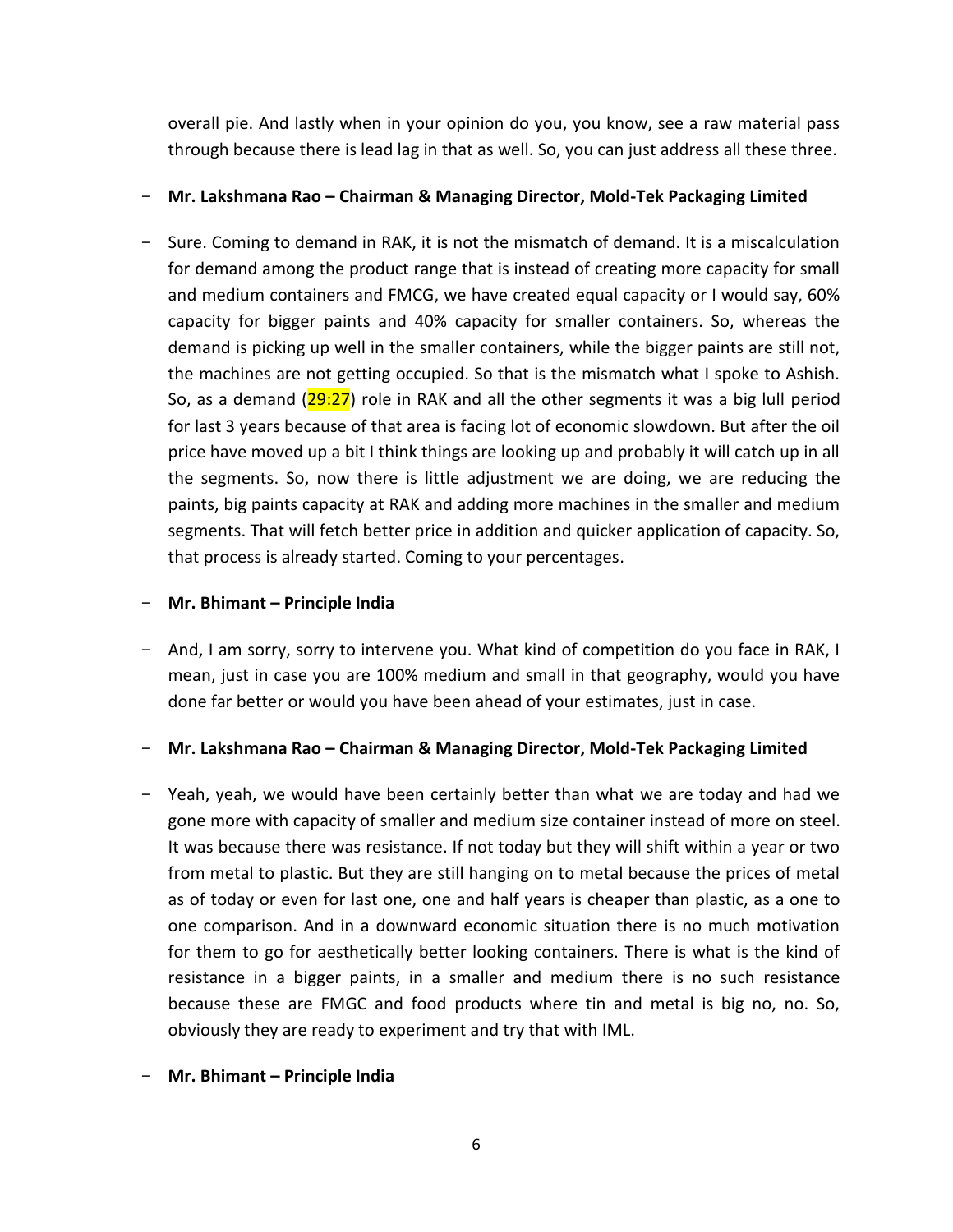## - Okay.

## - **Mr. Lakshmana Rao – Chairman & Managing Director, Mold-Tek Packaging Limited**

- So, I would rather say that it is missed estimation of demand of bigger and smaller products has cost a little delay in achieving the need. So, coming to the sales in IML, as usual we have grown again, the sales in IML tons compared to 50.1 last year Q1, has become 57. And the last full year it is 52.5. So, it is 57 in this quarter. So, we continue to add more and more products in labelled IML or HCL and screen printing is coming down from 47 to 43. So, coming to your third question of raw material, I have a, I will draw your attention on, all your attention to one fact. That raw material prices have shot up in this quarter compared to the Q4. The Q4, the average pricing was 87.5 has become 99.1. And as mentioned in the previous calls, whenever the prices go up we pass on in the following month. So, in effect a month impact will be there when the price is going up we lose there. But when the price is come down we gain there. So, unfortunately this quarter ending June, the price has shot up to almost 12 rupees. Even if you take average price of 4 rupees and put it as a cost almost we are impacted by taking it one month loss of around 1700 tons. So, almost we lost 1700 tons into 5 rupees an average, this is around 90 lakhs. That the same benefit we will keep going to get in July and September because the price started softening now. About 4 rupees down in the month of July. And if the trend continues whatever we lost due to the raw material enhancement in the last quarter might come as a positive for the current quarter.

### - **Mr. Bhimant – Principle India**

- And last if you can....

# - **Mr. Lakshmana Rao – Chairman & Managing Director, Mold-Tek Packaging Limited**

- Percentage raw material has shot up from 47 point, 47 in Q4 to almost 49.9. 2.9% increased. That can be attributed to this particular period.

### - **Mr. Bhimant – Principle India**

- And, sir, can I just ask one more. I mean what are the other similar kind of innovation that you just stop short of discussion that you said it is pretty early. So, anything of similar variety, you feel can give us or can stand us you know, in good edge that we have had in you know, IML. And secondly any, any competition who in your opinion apart from these smaller packs has gained equal prominence or equal proficiency in terms of cycle time.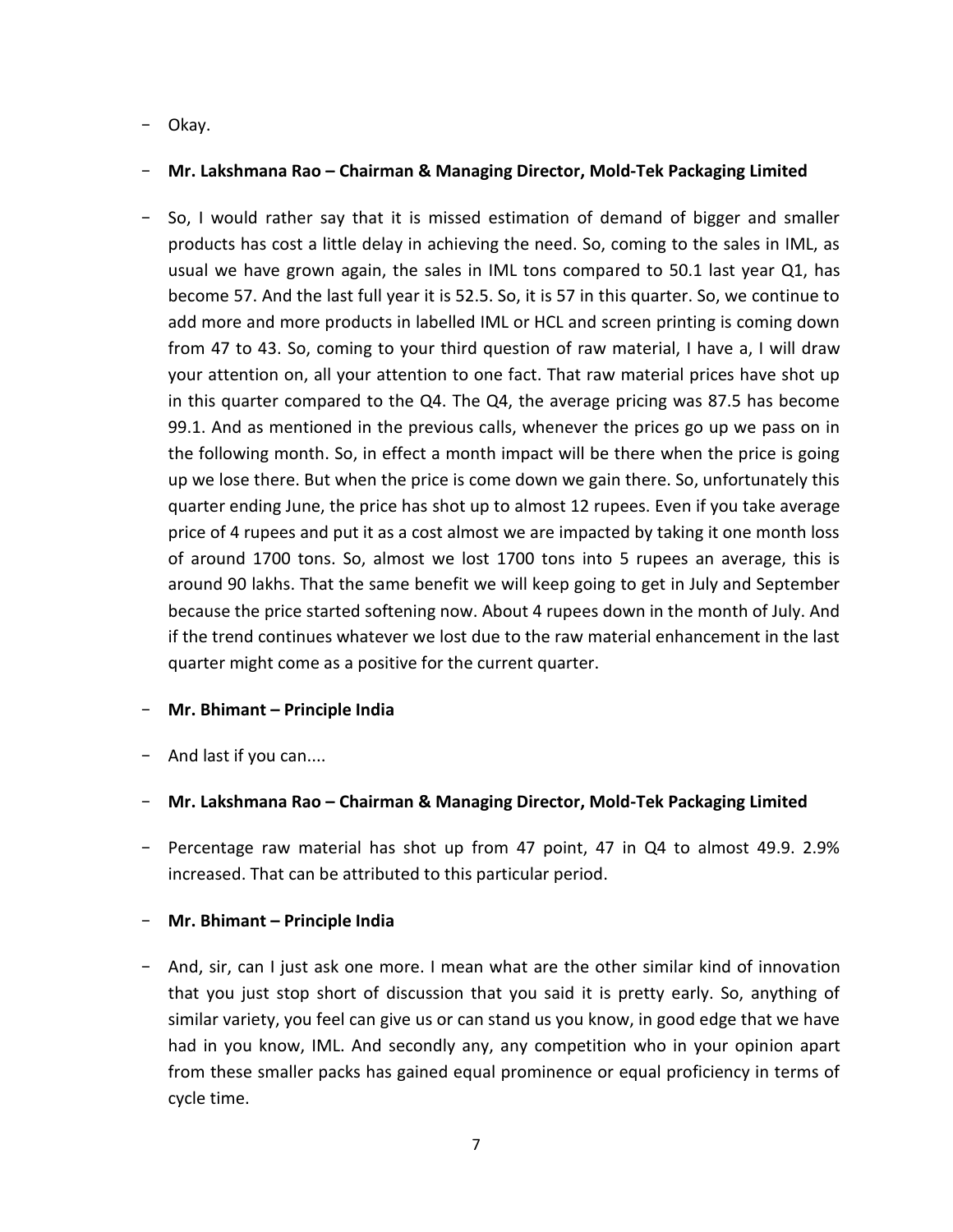- **Mr. Lakshmana Rao – Chairman & Managing Director, Mold-Tek Packaging Limited**
- As far as my knowledge goes nobody has come anywhere close. Actually Asian Paints their results are pushing our other competitors to quickly catch on to IML, which we are not yet progressed. And to answer your first part of the question. Though I can't reveal that, it is a cosmetic design, cosmetic product design we have taken up with 3D curves on the body which is never attempted in IML anywhere else, as far as my knowledge goes. And we almost succeeded in it now and we are making that offer to one major cosmetic company both located in UAE and India, so let's see if I have more details then September I can share.

### - **Mr. Bhimant – Principle India**

- Brilliant, thank you very much, sir.

## - **Moderator**

- Thank you, the next question is from the line of Akhil Parekh from Anala Capital, please go ahead.
- **Mr. Akhil Parekh – Anala Capital**
- Hello, sir, congratulations on a good set of numbers. My first question is on the Indian capacity, where does it stand right now.
- **Mr. Lakshmana Rao – Chairman & Managing Director, Mold-Tek Packaging Limited**
- The Indian capacity is somewhere around 28000 tons without adding Mysore and Vizag. But they are going to be added in October and January respectively. And hopefully by end of the financial year the Indian capacity will be around to the tune of 35000 tons apart from 3000 at RAK.

### - **Mr. Akhil Parekh – Anala Capital**

- Sir, the last time you were mentioning that we might add approximately 2000 tons, to the 27000 tons that existed in capacity for food and FMCG. We haven't added anything as of now for food and FMCG.
- **Mr. Lakshmana Rao – Chairman & Managing Director, Mold-Tek Packaging Limited**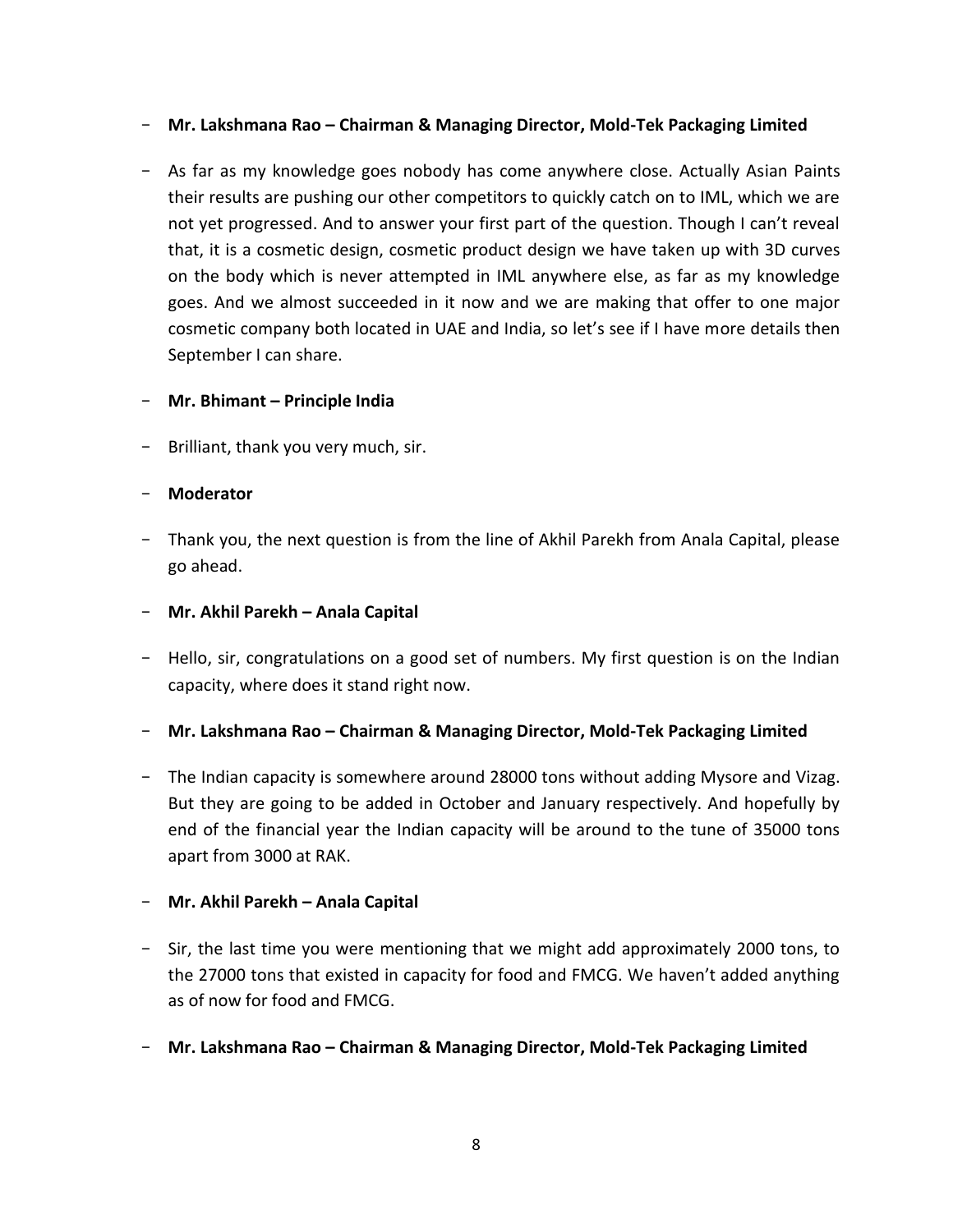- We have already added 1500, another 1500 is being commissioned by November, October, November.
- **Mr. Akil Parikh - Anala Capital**
- October, November, okay. And sir, food and FMCG how much of the contribution in this quarter.
- **Mr. Lakshmana Rao – Chairman & Managing Director, Mold-Tek Packaging Limited**
- 16.24% which was similar last year. It was 16.82. It is now moved to 16.66.

## - **Mr. Akhil Parikh – Anala Capital**

- Okay. But last quarter it was approximately 19% plus. F&F.
- **Mr. Lakshmana Rao – Chairman & Managing Director, Mold-Tek Packaging Limited**
- Before it was 19. Basically in Q4 we have added ice cream sales and that has improved the numbers. But now ice cream sales have dipped a bit from May onwards. So, I guess that could be the reason.
- **Mr. Akhil Parikh – Anala Capital**
- Do you see the changes for the  $(37:24)$  contract. Do we, are we supplying similar kind of volumes to them or has there been any reduction on that front.
- **Mr. Lakshmana Rao – Chairman & Managing Director, Mold-Tek Packaging Limited**
- In the former there is a small reduction that is again May. Mainly April and May because the convention trends move to ice creams from chocolates in those 2-3 months. So, April-May we saw a little dip and now from June-July we are finding the similar trends as last year.

### - **Mr. Akhil Parikh – Anala Capital**

- Okay, okay. Blended EBITDA per kg how much it was for this quarter?
- **Mr. Lakshmana Rao – Chairman & Managing Director, Mold-Tek Packaging Limited**
- It is now 33.95%. As I told you the impact it was 33.40 for the full year but it was 34 in the Q1 last year. It is now 33.95. The major contributor is raw material price hike during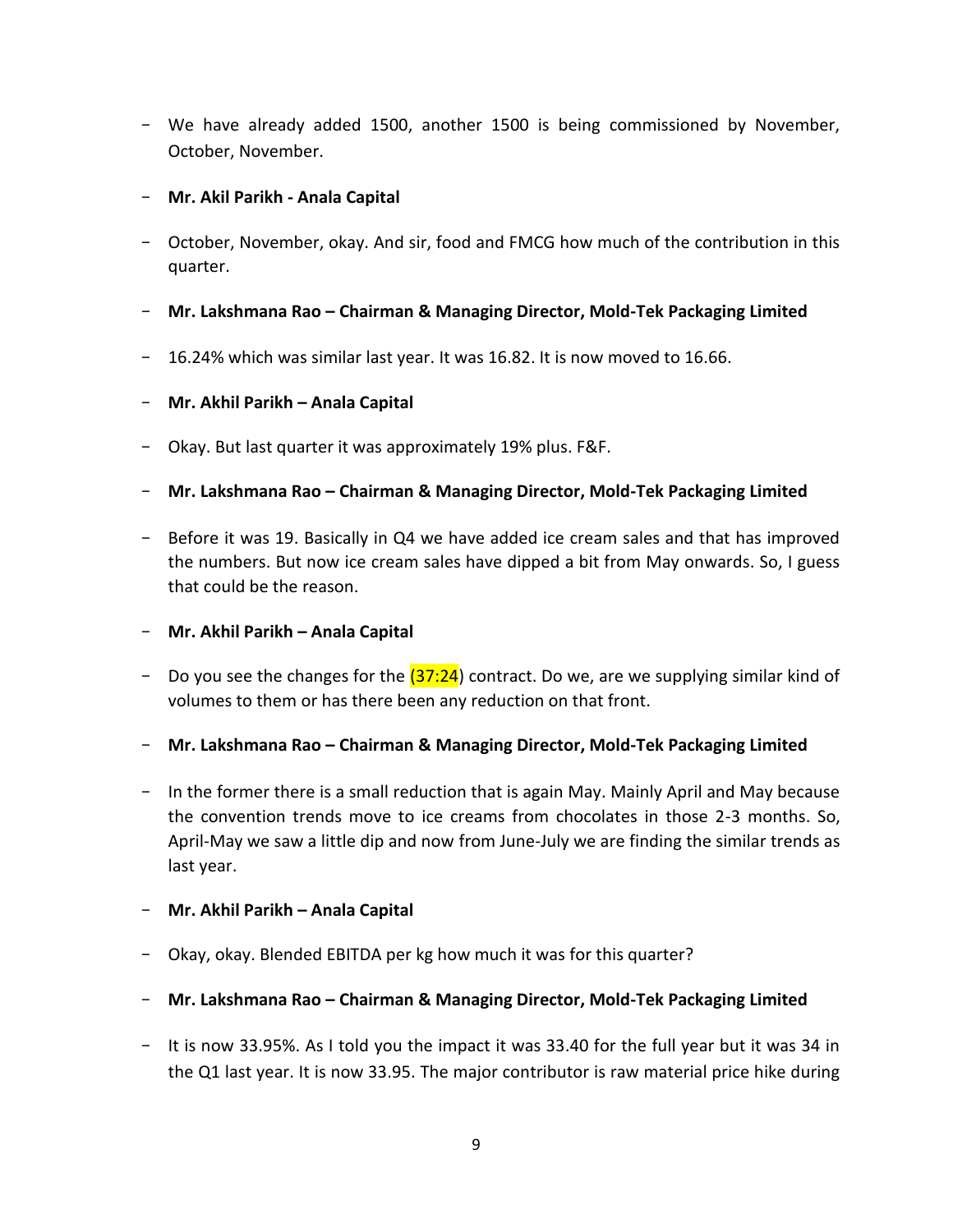all three months of April, May and June, which has increased our raw material by almost 1.7% that is almost like 10 to 12 rupees.

## - **Mr. Akhil Parikh – Aanala Capital**

- Sir, last couple of questions, one is in the optimistic scenario where do you see our utilization level for RAK by the end of FY'19.
- **Mr. Lakshmana Rao – Chairman & Managing Director, Mold-Tek Packaging Limited**
- Sorry.

## - **Mr. Akhil Parekh – Anala Capital**

- In the optimistic scenario where do we see the capacity utilization at RAK of the 3000 ton, how much do you think we can utilize it by the end FY'19.
- **Mr. Lakshmana Rao – Chairman & Managing Director, Mold-Tek Packaging Limited**
- At around close to 1800 tons we will be breaking even, 60% of the capacity, and currently we are operating around 30-35%. And one major order which I just discussed, if that happens that itself will take it to almost 75% 80% capacity utilization. Even if that doesn't happen there are other enquiries of grease packs which I explained, can gradually add upto to 60-70% by November, October-November. So coming from October-November onwards we can see numbers at the range of around 1800 tons that is 150 tons per month.

### - **Mr. Akhil Parekh – Anala Capital**

- Okay, so last question IML versus non-IML you mentioned that volume wise it 57 versus 43 what is the value wise for this quarter.
- **Mr. Lakshmana Rao – Chairman & Managing Director, Mold-Tek Packaging Limited**
- Value wise it was 48, 3.5 last year has become 61.7, sorry 54.5 has become 61.7.
- **Mr. Akhil Parekh – Anala Capital**
- 53.5 has become 61.7.
- **Mr. Lakshmana Rao – Chairman & Managing Director, Mold-Tek Packaging Limited**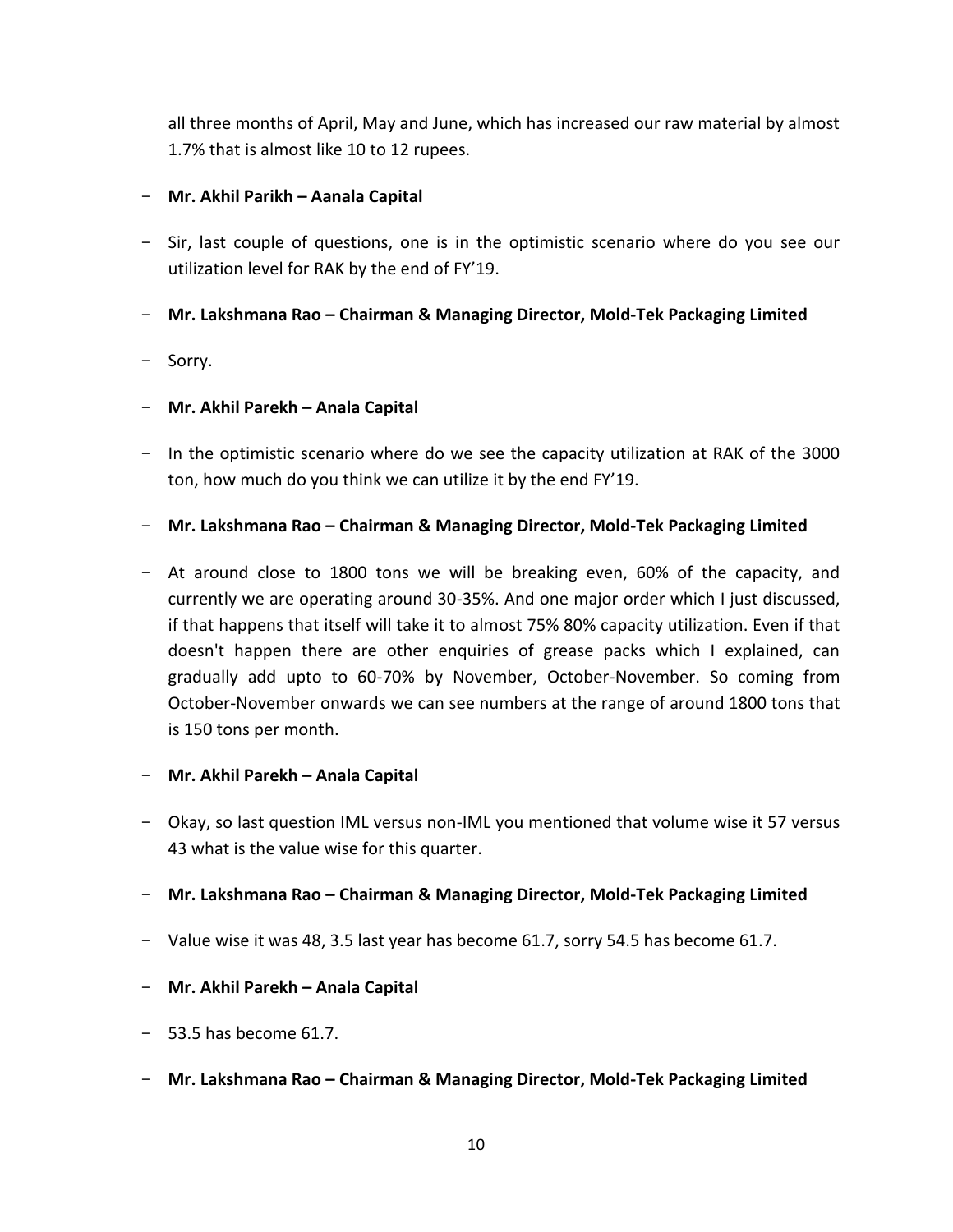- 54.5 has become 61.7 almost 8% increase.

## - **Mr. Akhil Parekh – Anala Capital**

- Got it. Thank you so much sir, and wishing you best of luck.
- **Mr. Lakshmana Rao – Chairman & Managing Director, Mold-Tek Packaging Limited**
- Thank you.

## - **Moderator**

- Thank you very much. The next question is from the line Pragya Vishwakarma from Edelweiss. Please go ahead.

## - **Ms. Pragya Vishwakarma - Edelweiss**

- Hello, sir, many of my questions have already been answered. However if you can let me know what was the break up between paint and lube, you already gave that number for FMCG, but if you can give for paint and lube as well?
- **Mr. Lakshmana Rao – Chairman & Managing Director, Mold-Tek Packaging Limited**
- Yeah, paint and lube it is around 49% paint, 34% lube, 16.7% food and FMCG.
- **Ms. Pragya Vishwakarma – Edelweiss**
- And last year for paint and lube, the number would be?
- **Mr. Lakshmana Rao – Chairman & Managing Director, Mold-Tek Packaging Limited**
- 45 and food was, sorry 52, sorry, 52, and lube was 32.3 and food was 15.8.
- **Ms. Pragya Vishwakarma - Edelweiss**
- Okay. Sir, my next question was as you just mentioned that your IML in value terms it is now 61.7%, so at this level and what is the kind of EBITDA per kg you think we can clock in like as we move towards a scenario where we can have the price pass on, you know. Do you see a EBITDA per kg improving from this level as well.
- **Mr. Lakshmana Rao – Chairman & Managing Director, Mold-Tek Packaging Limited**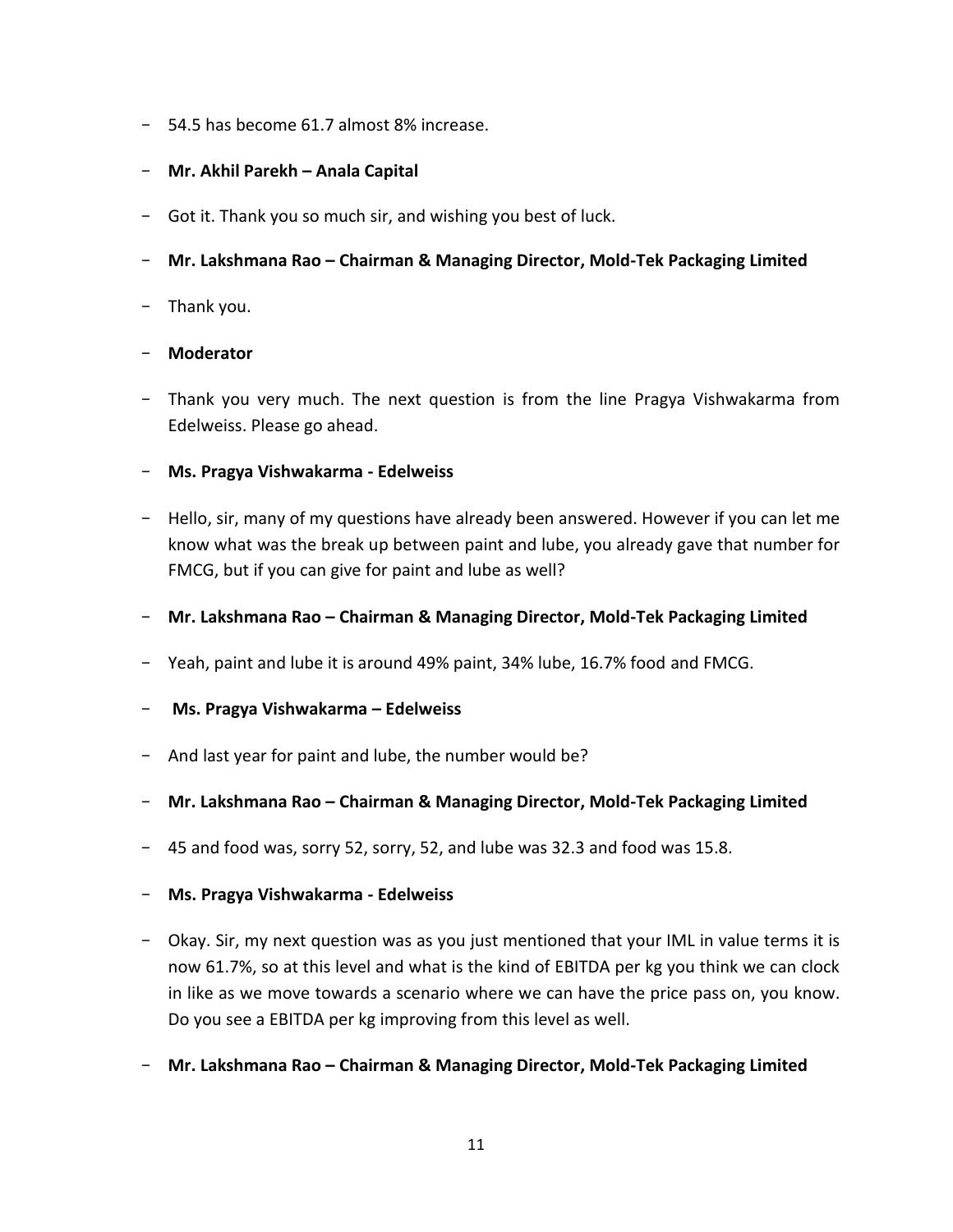- It should because the IML price has gone up in all three months, the impact was adverse which would have been nullified had it come down in the second or third month. So now we are left with remaining 9 months if the prices come down or at least stabilize, the EBITDA per kg will improve as the IML sales are increasing. But if the IML price keep on going on only one way track probably we may have little impact on the margin but I am confident it will be anywhere between 34-35 around 35 for the full year, because already the prices started softening in this quarter, second quarter.

### - **Ms. Pragya Vishwakarma - Edelweiss**

- Sorry, I missed on that, you said 34 for the full year?
- **Mr. Lakshmana Rao – Chairman & Managing Director, Mold-Tek Packaging Limited**
- $-$  No, 35.
- **Ms. Pragya Vishwakarma Edelweiss**
- 35, okay. And my last question was on capex, if you can just give some guidance how will we deploy this 52 crores.
- **Mr. Lakshmana Rao – Chairman & Managing Director, Mold-Tek Packaging Limited**
- We have almost 35 crores to 37 crores as internal generation and we might use some term loans from banks to fund it because both the projects of Mysore and Vizag are time bound and also some of the projects which we are implementing in Hyderabad for food and FMCGs, so with some loans from HSBC or Citi we will be able to meet the needs.
- **Ms. Pragya Vishwakarma – Edelweiss**
- And overall how much deployment have we done for the Asian Paints plant, and what will be total deployment over there.
- **Mr. Lakshmana Rao – Chairman & Managing Director, Mold-Tek Packaging Limited**
- For both plants put together it will be to the tune of around 36, 35-36 crores and I think as of today we have done around 60 to 70% of the investment.
- **Ms. Pragya Vishwakarma – Edelweiss**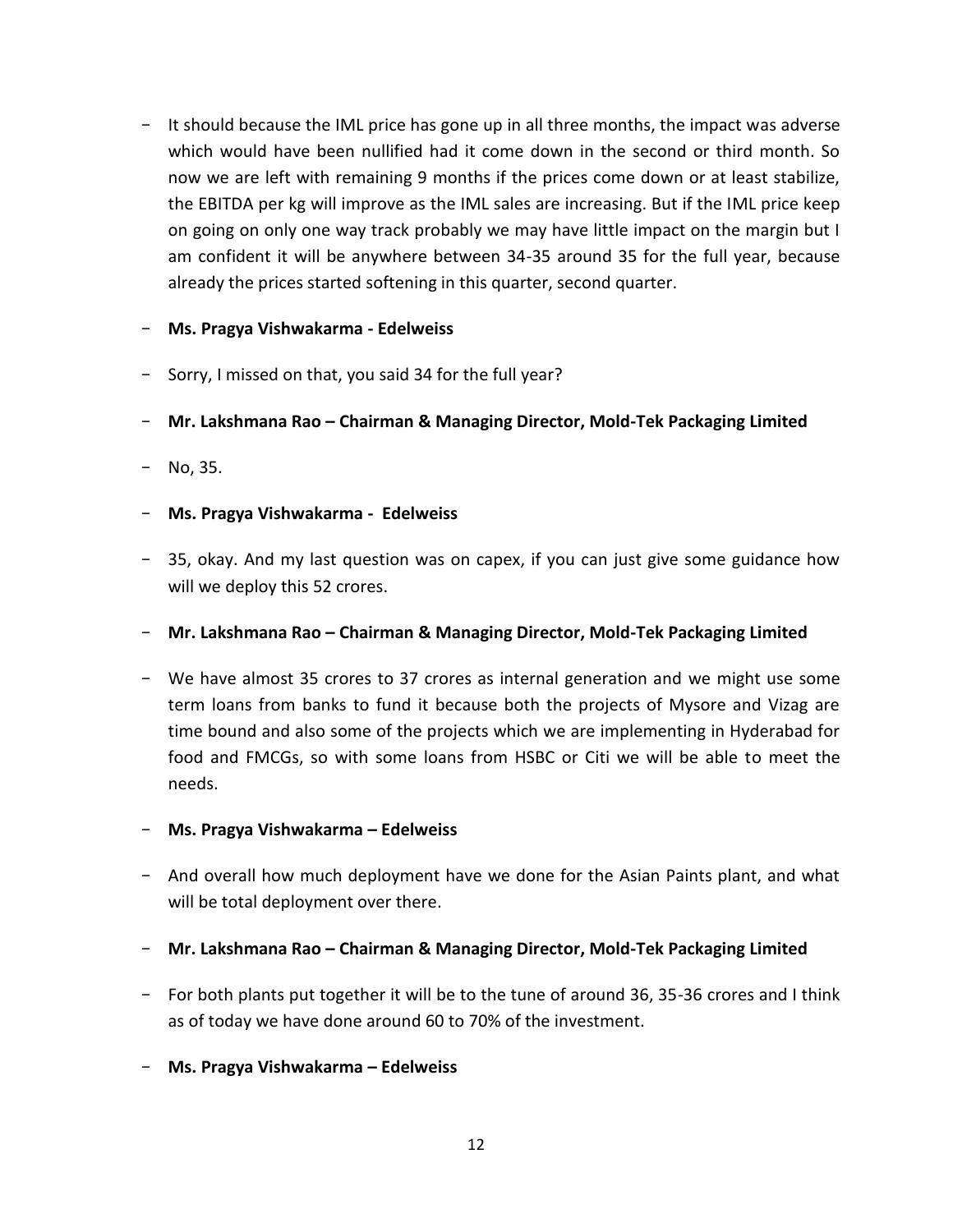- And what is the payback we expect from this plant?
- **Mr. Lakshmana Rao – Chairman & Managing Director, Mold-Tek Packaging Limited**
- General payback for our company is around 4 years, starting from year one you can say from '19-20 we should be in a position to get back in four years.

# - **Ms. Pragya Vishwakarma – Edelweiss**

- Okay, thank you, sir, that's it from my end.

# - **Moderator**

- Thank you. The next question from the line of Ravi Naredi from AT Investments. Please go ahead.

# - **Mr. Ravi Naredi - AT Investments**

- Sir, RAK likely to get breakeven in last year is still it is not breakeven so what is going wrong with RAK, whatever we have planned three years back, four years back, we were confident to achieve our breakevenin first year, so what is going wrong.

# - **Mr. Lakshmana Rao – Chairman & Managing Director, Mold-Tek Packaging Limited**

- As I explained it was never expected last year first of all, it is just this year first quarter we expected to breakeven. And it got delayed by another 5-6 months because as I said from the bigger players we are not finding movement from metal drums to plastic. So we are making adjustments now, couple of machines are being shuffled and smaller and medium sized containers where we are finding good demands from the grease and dairy industry we are creating more capacities. And also one major FMCG we are working out very closely, hopefully in September we will be thinking that which can completely outweigh the capacity. So the major let down is the big paints that is 20 litres 15 litres paints which are meant for paints and lubricants have now really taken off as expected.

# - **Mr. Ravi Naredi – AT Investments**

- And in '19-20 we may be able to expand RAK?
- **Mr. Lakshmana Rao – Chairman & Managing Director, Mold-Tek Packaging Limited**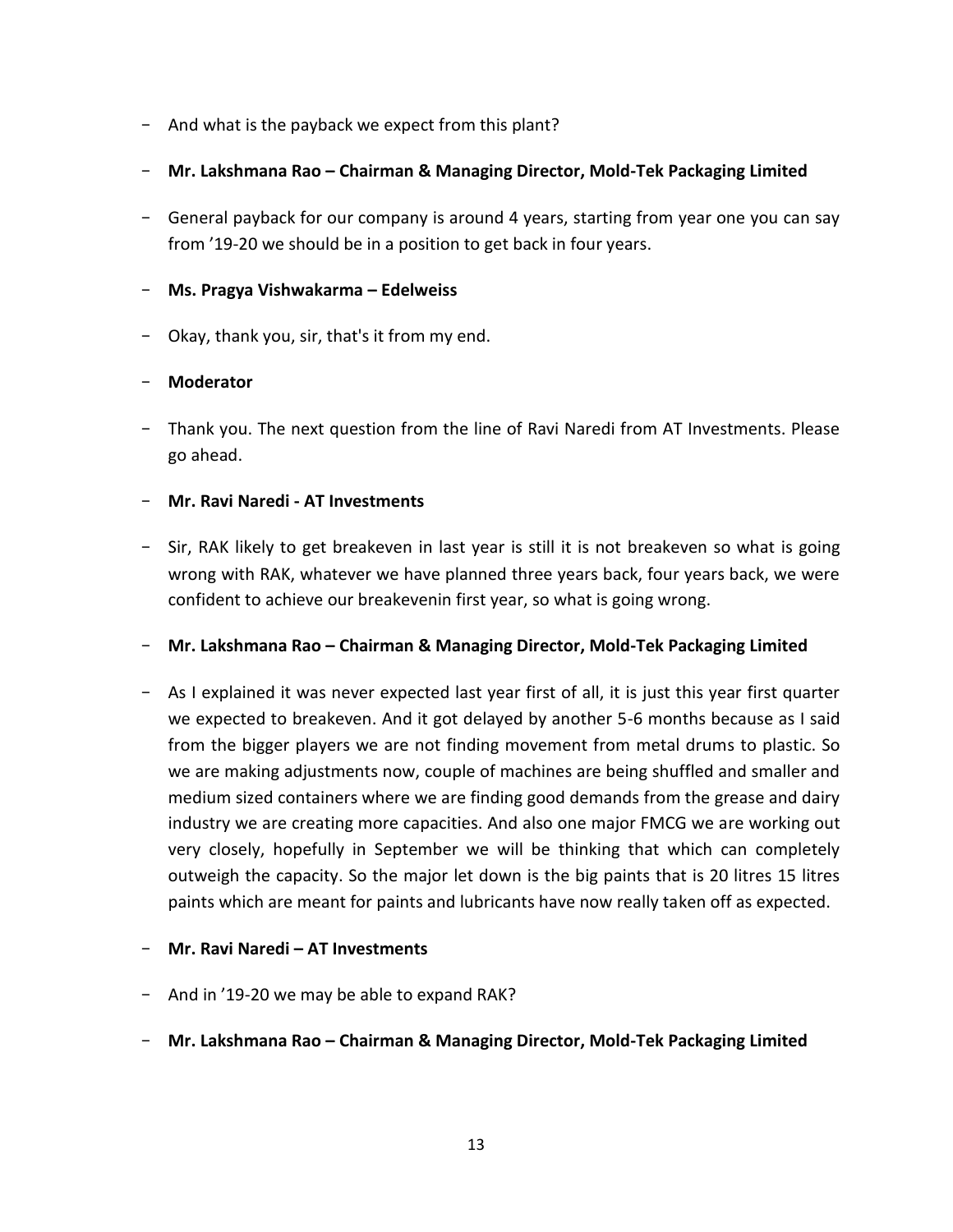- Yeah, as going forward as I told you always, the beauty of packaging industry especially in IML and injection molded containers, molded containers, is that they are accumulative in nature. The orders once come, they keep accumulating. For example  $(45:13)$  in UAE we have started doing just couple of truckloads last year, today we are almost close to 8 to 10 and they are setting up a major expansion in RAK which is getting into production in this month, August. And we are talking about 15 to 20 truckloads starting from October. Looking at  $(45:32)$  there is another brand called  $(45:35)$  that is also building materials product, they have already taken samples and testing them. So the beauty of packaging as such and especially in rigid packaging once you develop the moulds, develop the lines in line with your product they don't change their partners in the middle of the night. So you will have accumulated orders as you go progressively. But the speed of accumulation is not as per my expectation. But accumulation will happen and we will certainly grow as we go forward.

#### - **Mr. Ravi Naderi - AT Investments**

- Okay. And sir, the Asian Paint order Mysore we have received so we fulfil from Mysore or from where?
- **Mr. Lakshmana Rao – Chairman & Managing Director, Mold-Tek Packaging Limited**
- No, no, no, current couple of months we will be supplying from Hyderabad or Satara, the moulds are all ready and whatever small spare capacity that is available in both these units can fulfil their orders. The order values are around a crore of rupees a month, so it is not difficult and the Mysore plant will be operational by end of October. So one to one and half month we may supply from existing plants and from November we will be making supplies from Mysore itself.

#### - **Mr. Ravi Naredi – AT Investments**

- Thank you very much, sir, so nicely explained.

#### - **Moderator**

- Thank you. The next question is from the line of Khush Joshi from Kitana Capital. Please go ahead.
- **Mr. Khush Joshi – Kitana Capital**
- Good afternoon, sir, Khush here.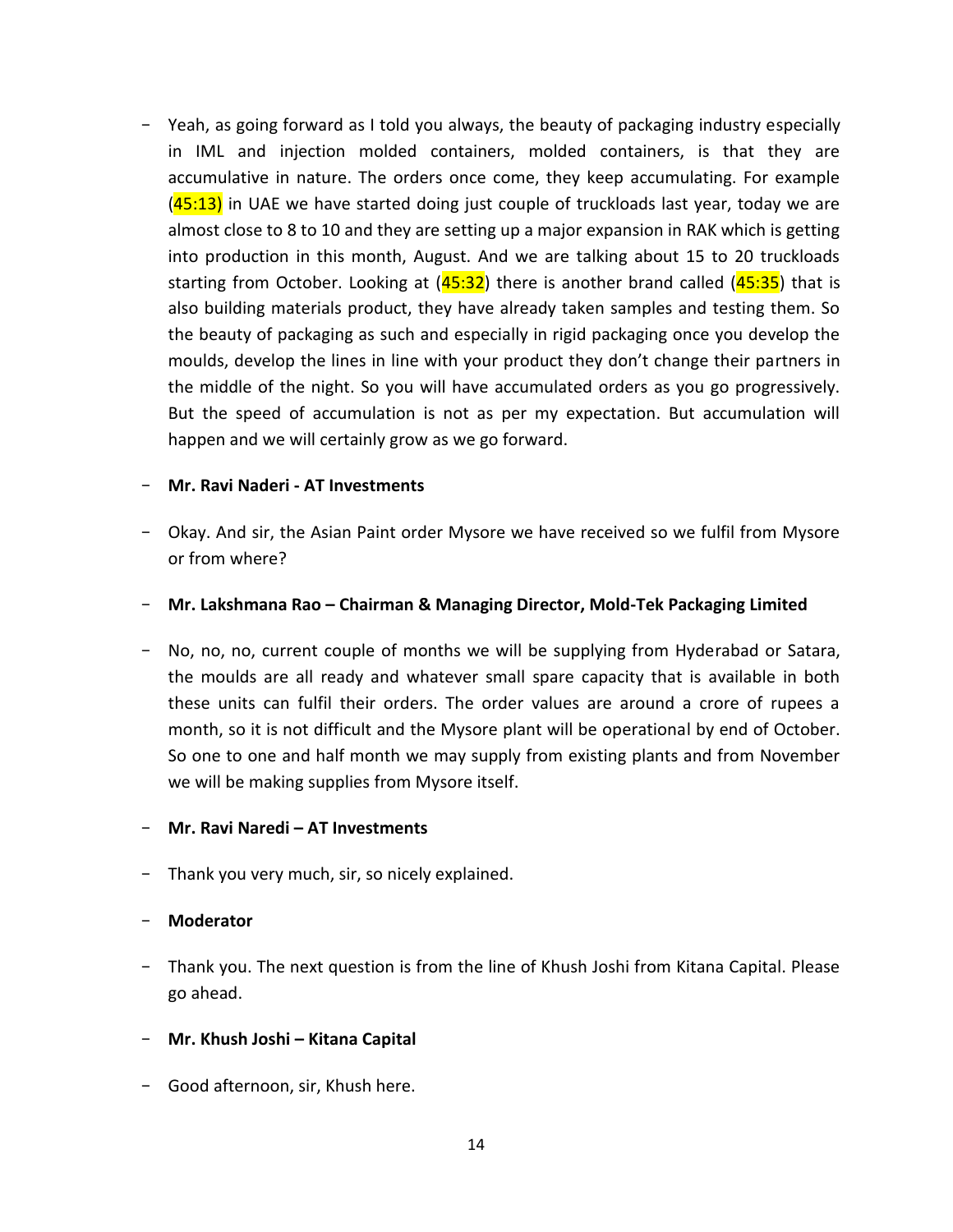- **Mr. Lakshmana Rao – Chairman & Managing Director, Mold-Tek Packaging Limited**
- Hi, Khush.
- **Mr. Khush Joshi – Kitana Capital**
- Sir, regarding this capex plan you mentioned that we will bring 50 crores in '19-20, right.
- **Mr. Lakshmana Rao – Chairman & Managing Director, Mold-Tek Packaging Limited**
- Yeah.
- **Mr. Khush Joshi – Kitana Capital**
- So that the second phase will be how much for Mysore and Vizag?
- **Mr. Lakshmana Rao – Chairman & Managing Director, Mold-Tek Packaging Limited**
- Second phase investment would start in Mysore from Jan-Feb or maybe by March will be adding some more machines and in Vizag, second phase will be only next June-July, that is next year, 2019. But there is an expansion plan in Hyderabad also wherein we are planning to acquire six acres of land to construct huge capacity for food and FMCG. The project might go on till middle of next year, calendar year, but the investment for the land and building and other things have to made in this financial year. So that that will be operational by June-July next year. So that is also taking substantial investment close to 20 crores. And we are adding a big large segment of ghee retail packs and expanding the ice-cream capacities because last year we found even within two months of introduction we found very good response in that segment. And we want to be ready for this next season starting in December. So all these capacities will be created in Hyderabad. So those investments will be to the tune of 20 crores.

### - **Mr. Khush Joshi – Kitana Capital**

- So 20 crores for these new projects and phase 2 of, some amount will go for phase 2 of Mysore and Vizag, right.
- **Mr. Lakshmana Rao – Chairman & Managing Director, Mold-Tek Packaging Limited**
- No, only Mysore, Vizag might go towards second half of the next year.
- **Mr. Khush Joshi – Kitana Capital**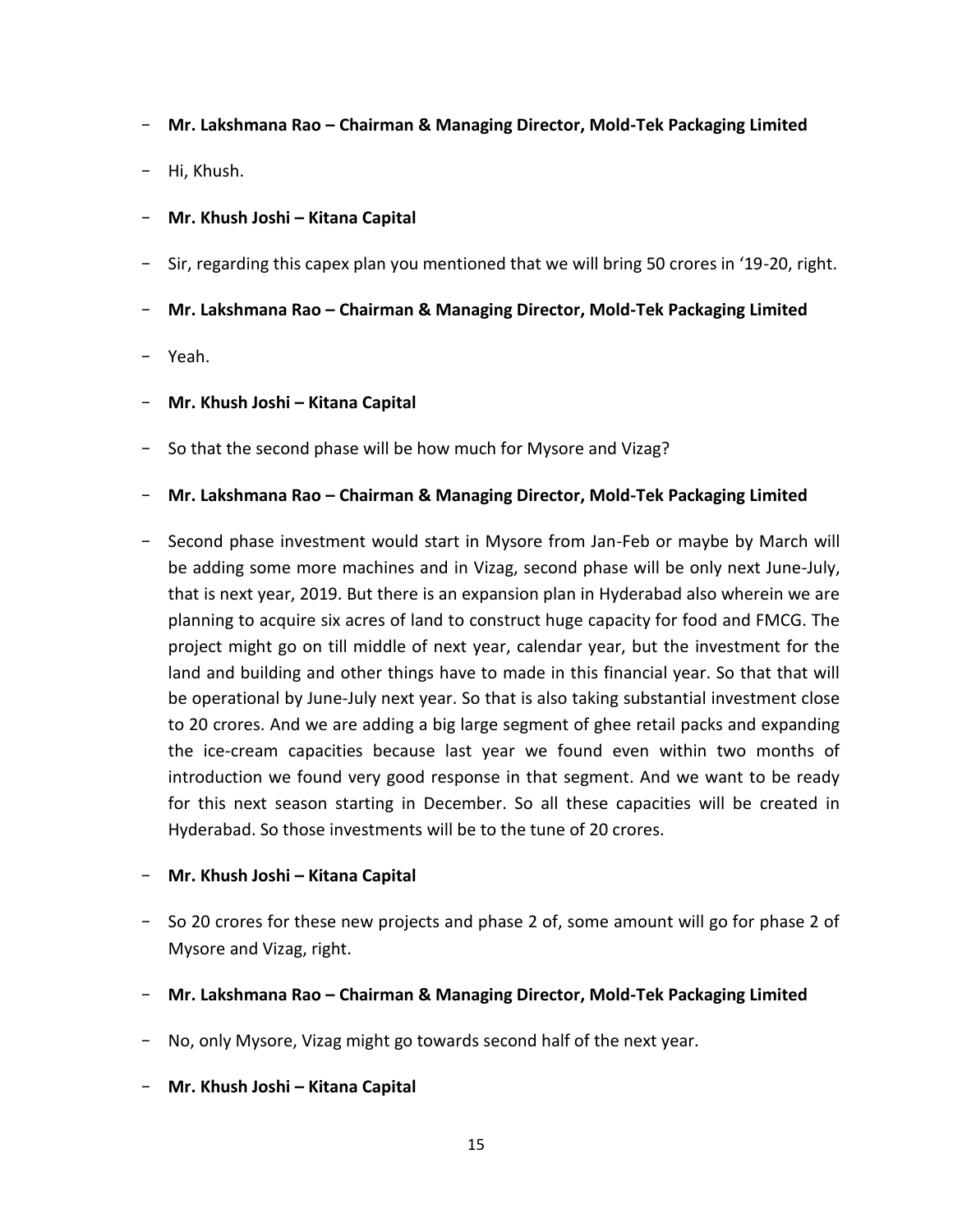- Okay, understood, thank you, sir.

## - **Moderator**

- Thank you. The next question is from the line of Gautam Gupta from Nine Rivers Capital, please go ahead.

### - **Mr. Gautam Gupta – Nine Rivers Capital**

- Sir, thank you for taking my question. Two questions, sir, one is with the emerging plastic regulation in different parts of the country, you have given an example of how there is an opportunity with the thin film, any other challenges and opportunities that we are seeing.

## - **Mr. Lakshmana Rao – Chairman & Managing Director, Mold-Tek Packaging Limited**

- I think there is an opportunity for us because a banning of thin film packaging is an opportunity, so that itself companies which are trying to cut across to film packaging would have to look at containers as an alternative. Other than that, I mean that's an opportunity and there is no threat.
- **Mr. Gautam Gupta – Nine Rivers Capital**
- Sir, on the rigid packaging you don't see any threats coming, more opportunities perhaps.

### - **Mr. Lakshmana Rao – Chairman & Managing Director, Mold-Tek Packaging Limited**

- Actually vacuum forming and thermo forming of thin walled packs are also being banned in Maharashtra, that means the small curd cups what you see in small hotels and some of the receptions and marriages and wedding dinners, that also cannot be used because they are so thin that they can cause blockage and it is very difficult to recycle these products. So whereas that still can open up better opportunities for our IML thin wall containers which are more than 400 micron thickness. The thickness of vacuum formed is below 70-80 microns. In fact government is banning below 50 also, sorry below 60. So we will be around 400 microns which will actually be substitute for most of these products.
- **Mr. Gautam Gupta – Nine Rivers Capital**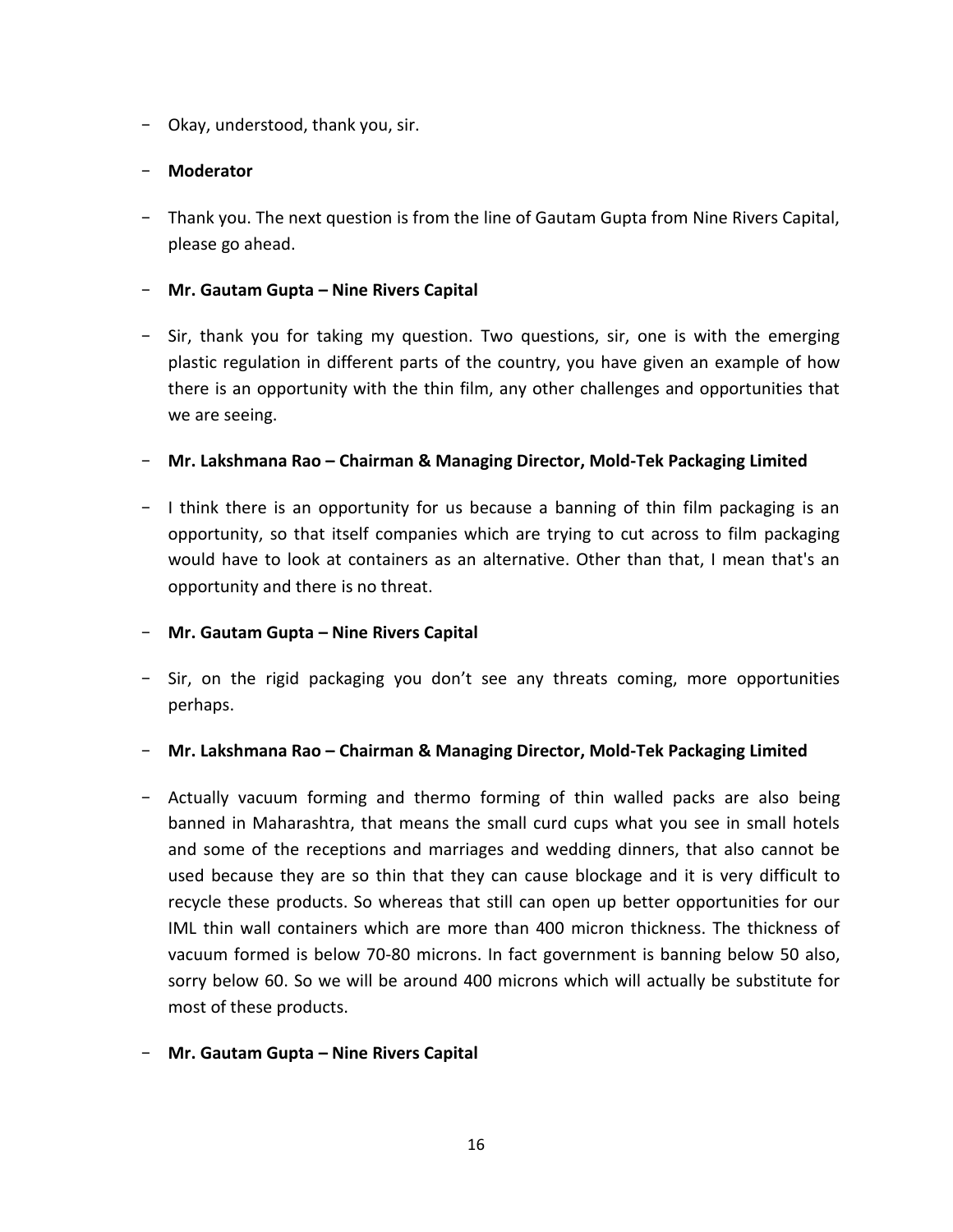- Okay, got it. Thank you for that. And a small question in terms of our pricing at Mysore and Vizag, would it be similar to what we have at Khandala right now?
- **Mr. Lakshmana Rao – Chairman & Managing Director, Mold-Tek Packaging Limited**
- Yes.

## - **Mr. Gautam Gupta – Nine Rivers Capital**

- Similar, right. Thanks that's it from my side.

## - **Moderator**

- Thank you. The next question is from the line of Nikhil Kothari from Tamohara. Please go ahead.

## - **Mr. Nikhil Kothari – Tamohara**

- Hi, sir, just wanted to understand the crude price is going up, so for the whole year this we think we can maintain the kind of margin that we have done last year, or you think it could take some time, that's the first question. And second if you can just provide me IML and non-INL volume tonnage I guess I came a bit late.

### - **Mr. Lakshmana Rao – Chairman & Managing Director, Mold-Tek Packaging Limited**

- Okay, coming on the raw material, actually I explained that, we have seen the worst kind of movement in the latter end of this quarter, April-May-June, the price has shot up from Rs. 87 in Q4 to Rs. 89. If you notice in this full year last year, this was hardly Rs. 3 to 4 whereas in these three months itself we found raw material prices going up by Rs. 12. So I don't think anything worse can happen. It only has to come down. So I don't think going to be, are going up by you know every quarter Rs. 12, cannot be. If you notice last year it was, it moved from the previous year where average price was just Rs. 2-3 above two years ago. So this year in the first three months the jump is very substantial we has gone up from 89 to 99 average raw material that means almost Rs. 10 is the hike which we have never seen. So I don't think this will be the same scenario, in fact in July the prices come down by Rs. 4. So I don't think we already such kind of bad hit where it was Rs. 34 EBITA per kg. So I don't think it can go worse.

### - **Mr. Nikhil Kothari - Tamohara**

- Okay, and, sir, if you can give me provide me the volumes of IML.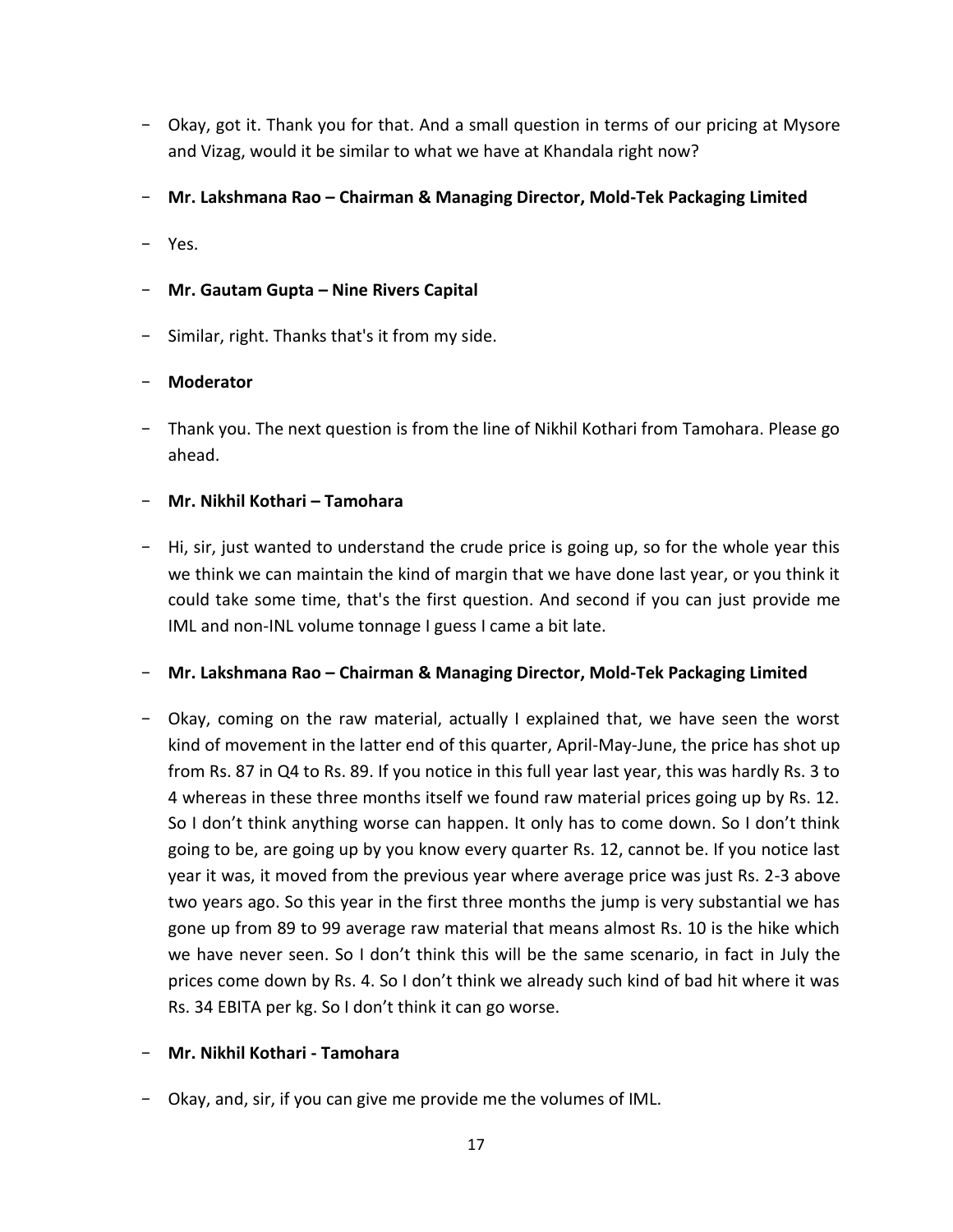# - **Mr. Lakshmana Rao – Chairman & Managing Director, Mold-Tek Packaging Limited**

- Yeah, volumes of IML which was 53.5 last year has become 61.7 now in the Q1 to Q1, if for full year you take last year it was 57 has become 61.7.

### - **Mr. Nikhil Kothari - Tamohara**

- Sir, in absolute terms?
- **Mr. Lakshmana Rao – Chairman & Managing Director, Mold-Tek Packaging Limited**
- Yeah, yeah, in absolute terms or in tons you are asking or?

### - **Mr. Nikhil Kothari – Tamohara**

- Got it, sir, thank you sir, that's it from my side.

### - **Moderator**

- Thank you. The next question is from the line of Nikhil Mathur from Ambit Capital, please go ahead.

### - **Mr. Nikhil Mathur – Ambit Capital**

- Good afternoon, sir, most of my questions have been answered, because one final question I would be having is, where do you think UAE market is in terms of IML adoption. Now please correct me if I am wrong in assuming that IML adoption India is still in evolutionary stages, the market is still being tested. But given that possibly Jokey is already supply IML packaging in the UAE market. Where do you think the UAE market is in terms of IML adoption?

### - **Mr. Lakshmana Rao – Chairman & Managing Director, Mold-Tek Packaging Limited**

- IML adoption in UAE is certainly better than India in the dairy industry but I was also pleasantly surprised that in the other industries like food and FMCG they have not really moved that much, because one of the reasons is locally there is only one good company that is Fischer Molds and Dyes, but they are more into tool room, selling machines and PET bottles and they have small capacity for IML containers also. So what I explained earlier if you heard me is the small and medium sector in RAK or UAE has much higher demand and potential than the bigger sales like paint and lubricants. Coming from Jokey that is in Turkey the transport costs and delays is something which maybe one of the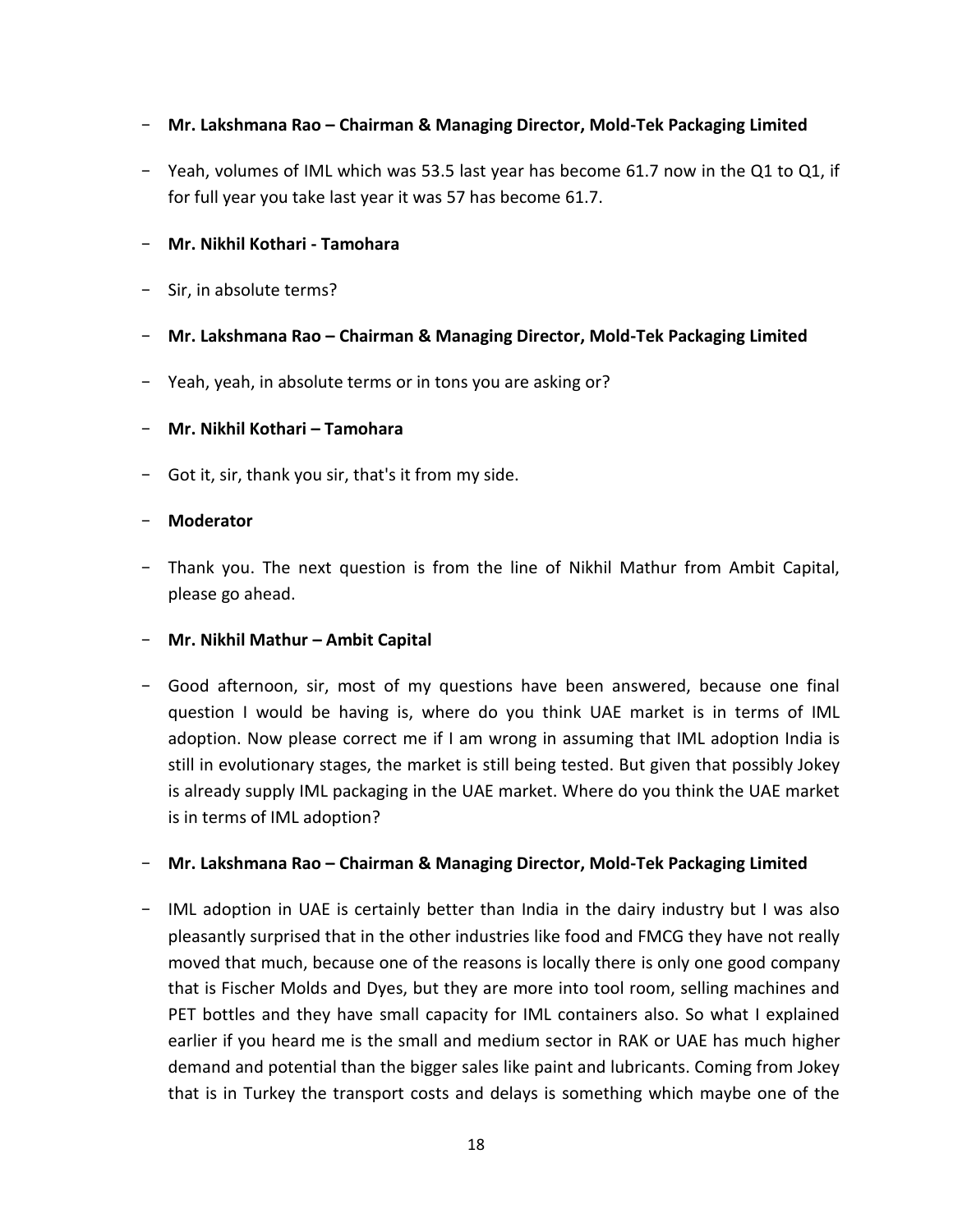reasons why UAE FMCG products and food products other than diary have not really moved in so I still feel opportunity for us in those segments.

### - **Mr. Nikhil Mathur – Ambit Capital**

- So one follow up question, sir, on it. So what stops Jokey Group from setting a shop in India, I mean why wouldn't it set up a manufacturing facility like yourself and start supplying these IML containers domestically made.

### - **Mr. Lakshmana Rao – Chairman & Managing Director, Mold-Tek Packaging Limited**

- I think last quarter I answered this question. I don't want to say it is Jokey or anybody interested players. None of the players have integrated facilities like we have, like making the label ourselves and making the  $(56:03)$  ourselves, and that does keep our costs very effective. And also gives a lot of confidence to our client, our ability to give sustain the capacities, sustain supplies in which there is no disruption. So in no grounds they can really benefit in setting up a plant in India and they know very well it is emerging market where a long gestation projects are happening, as I have been talking to you even two quarters before what I spoke to you the project is still going on with minor corrections, market research, consumer opinion, our companies are taking longer time. So we don't put all our, as a company which is well matured we have wherewithal to wait for such new developments to come in and grow in other segments whereas for a new company it comes in and it has to pitch with MNCs and FMCG goods and wait for months together to create capacity, it would be really a costly experiment for them, I guess that is one of the reasons why they are not looking at India. As of today I still continue to say the adoption of IML in this country is not even 5%. They might come in once the maturity comes in the market maybe after 5-6 years, I guess.

### - **Mr. Nikhil Mathur – Ambit Capital**

- Okay, thanks a lot, sir.

### - **Moderator**

- Thank you. The next question is from the line of Harsha from Photon. Please go ahead.

### - **Mr. Harsha – Photon**

- Hi, I was just wondering why the volume growth this quarter was lower considering that our base was also lower last year. And some of the other outlines like Asian Paints and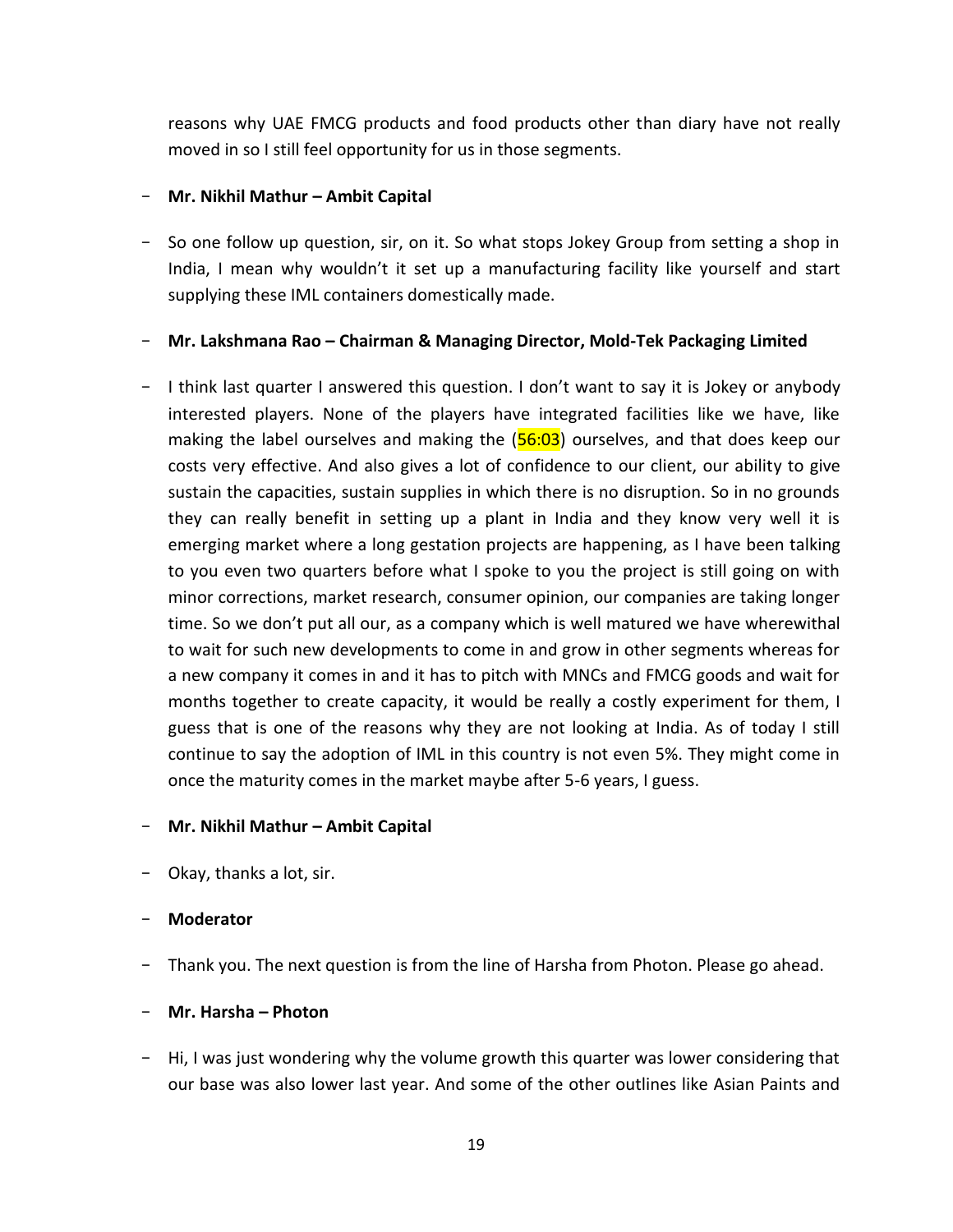all the other guys have been growing much higher than us. Can you just give me the reason for that?

# - **Mr. Lakshmana Rao – Chairman & Managing Director, Mold-Tek Packaging Limited**

- Sir, actually, you are wrong, the base for the Q1 of last year was the highest. Only in Q4 we could craft the numbers. The impacted quarters are Q2 for GST whatever was the impact. So Q1 we did 4900 tons which was much more than 4400 tons we did in Q2. And even Q3 we did 4800. So Q1 is the, Q1 last year also went well and Q2 was what got really impacted by GST last year. On that we achieved around 11.7% volume growth and around 14.6 to 15% sales I mean value growth.

# - **Mr. Harsha - Photon**

- Okay, if I remember I think last year you had a YoY deal growth in Q1 '18 it came around 52w0 to 4900 that's why I was asking that.
- **Mr. Lakshmana Rao – Chairman & Managing Director, Mold-Tek Packaging Limited**
- $-$  In Q<sub>2</sub> is it?
- **Mr. Harsha – Photon**
- $-$  In Q1FY'18.
- **Mr. Lakshmana Rao – Chairman & Managing Director, Mold-Tek Packaging Limited**
- I will check that.
- **Mr. Harsha – Photon**
- And can you just tell me total sales volume in tonnage terms?
- **Mr. Lakshmana Rao – Chairman & Managing Director, Mold-Tek Packaging Limited**
- Sales tonnage 5472 tons as against, 5472 as against 4900 in '17-18. I don't see this as 5472 it is only 4900. What you are seeing 5200 is production.
- **Mr. Harsha – Photon**
- Okay.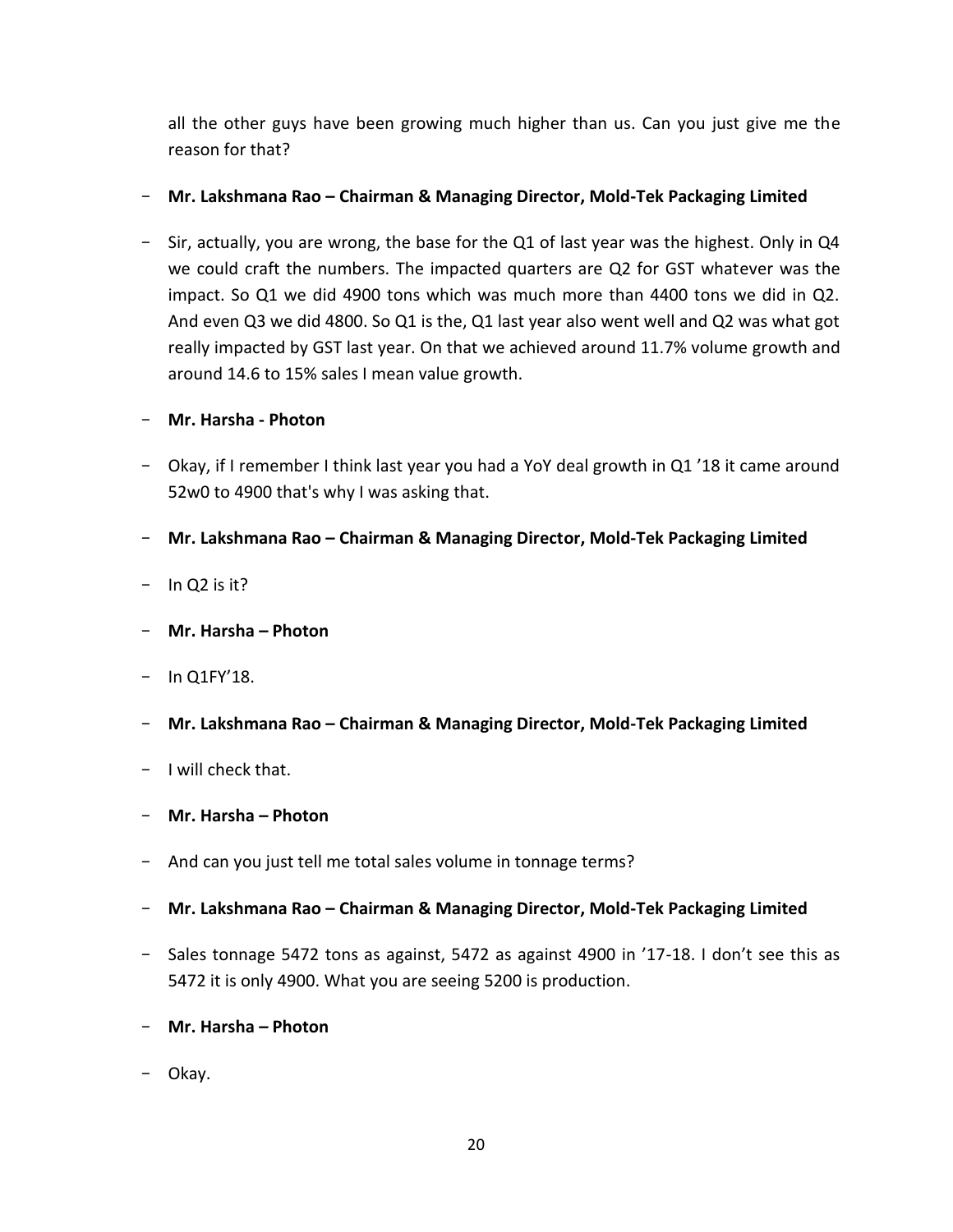- **Mr. Lakshmana Rao – Chairman & Managing Director, Mold-Tek Packaging Limited**
- Production was 4900 and this year production was 5055 and sale is 5472.

# - **Mr. Harsha – Photon**

- Another question for Asian Paints plants, how much of Asian Paints requirements are you catering to in Vizag and,,,

# - **MANAGEMENT – MOLDTEK PACKAGING LIMITED**

- Generally they indicate 40-45% to Hitech and 25-30% to Moldtek. And rest between two more suppliers. So in the beginning it will be us and Hitech, but as we progress slowly other two suppliers also will come into the picture.

# - **HARSHA – PHOTON**

- Okay. And finally I think you have given the volume share between paints and lubes. Can you just give us the value share as well, data?

# - **MANAGEMENT – MOLDTEK PACKAGING LIMITED**

- Sure. Value of paint is 49% this year. 34.3 in lubes, and 16.7 in…

# - **HARSHA – PHOTON**

- Okay I am sorry I think that is the value share you have given earlier. Can you just tell us the volume breakup?

# - **MANAGEMENT – MOLDTEK PACKAGING LIMITED**

- Okay it is 51% paints, 37.8 lubes, 11% food and FMCG.

# - **HARSHA – PHOTON**

- Okay, thank you so much.

# - **MODERATOR**

Thank you. The next question is from the line of Aks Vohra from Raj Financial. Please go ahead.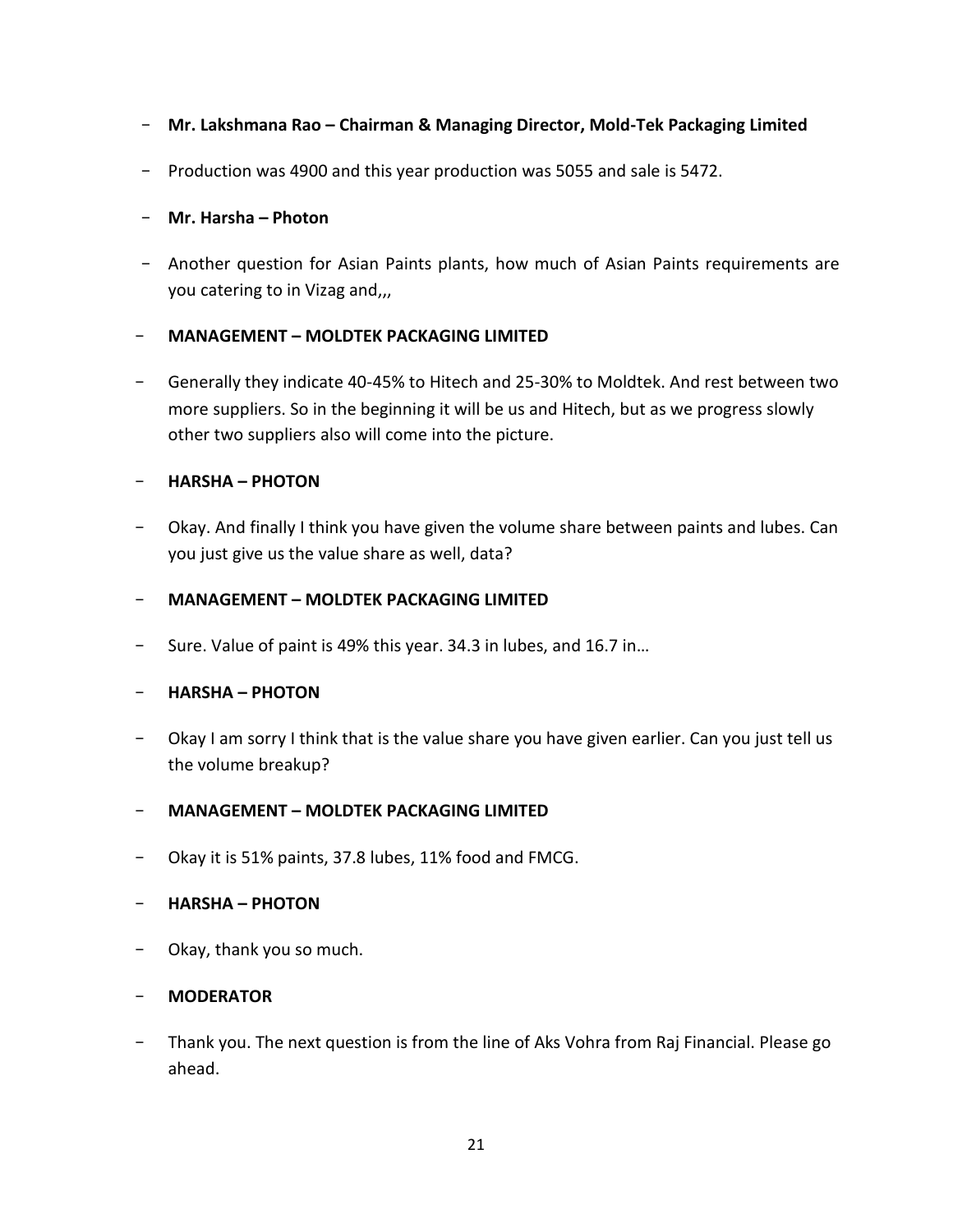## - **AKS VOHRA – RAJ FINANCIAL**

Yeah I just wanted to know in this quarter edible oil segment also we saw some growth. So that was included in food and FMCG?

## - **MANAGEMENT – MOLDTEK PACKAGING LIMITED**

- Yeah it is included in food and FMCG.

## - **AKS VOHRA – RAJ FINANCIAL**

What was that portion?

## - **MANAGEMENT – MOLDTEK PACKAGING LIMITED**

- I need to look into that and give you. I will send a mail. Can you give your mail ID?

## - **AKS VOHRA – RAJ FINANCIAL**

Sure sir I will pass it on. And another thing sir we were very much bullish I think a year and a half back on edible oil and we have seen some growth this quarter and you are saying that we can expect a further momentum in the same segment going forward. So can we expect that food and FMCG can touch revenue contribution of 25% by year end?

### - **MANAGEMENT – MOLDTEK PACKAGING LIMITED**

- 25% looks a little difficult as of today. Probably we will be at least around 20 to 22% is my guess. But some of the  $(1:02:11)$  are still going on and they have not turned into production which I anticipated would happen in the middle of this year. They might go towards the end of the year.

### - **AKS VOHRA – RAJ FINANCIAL**

- Okay. And what has suddenly changed in edible oil segment that people are now taking those containers back? Is it the pricing change?

### - **MANAGEMENT – MOLDTEK PACKAGING LIMITED**

Pricing has not come down. Actually pricing has stayed where it was. But more and more adoption of modern trade is pushing them to go for it. And when customer preference in Big Bazaar and such multi general stores has gone up, slowly the oil companies are also willing to experiment with their premium brands. And another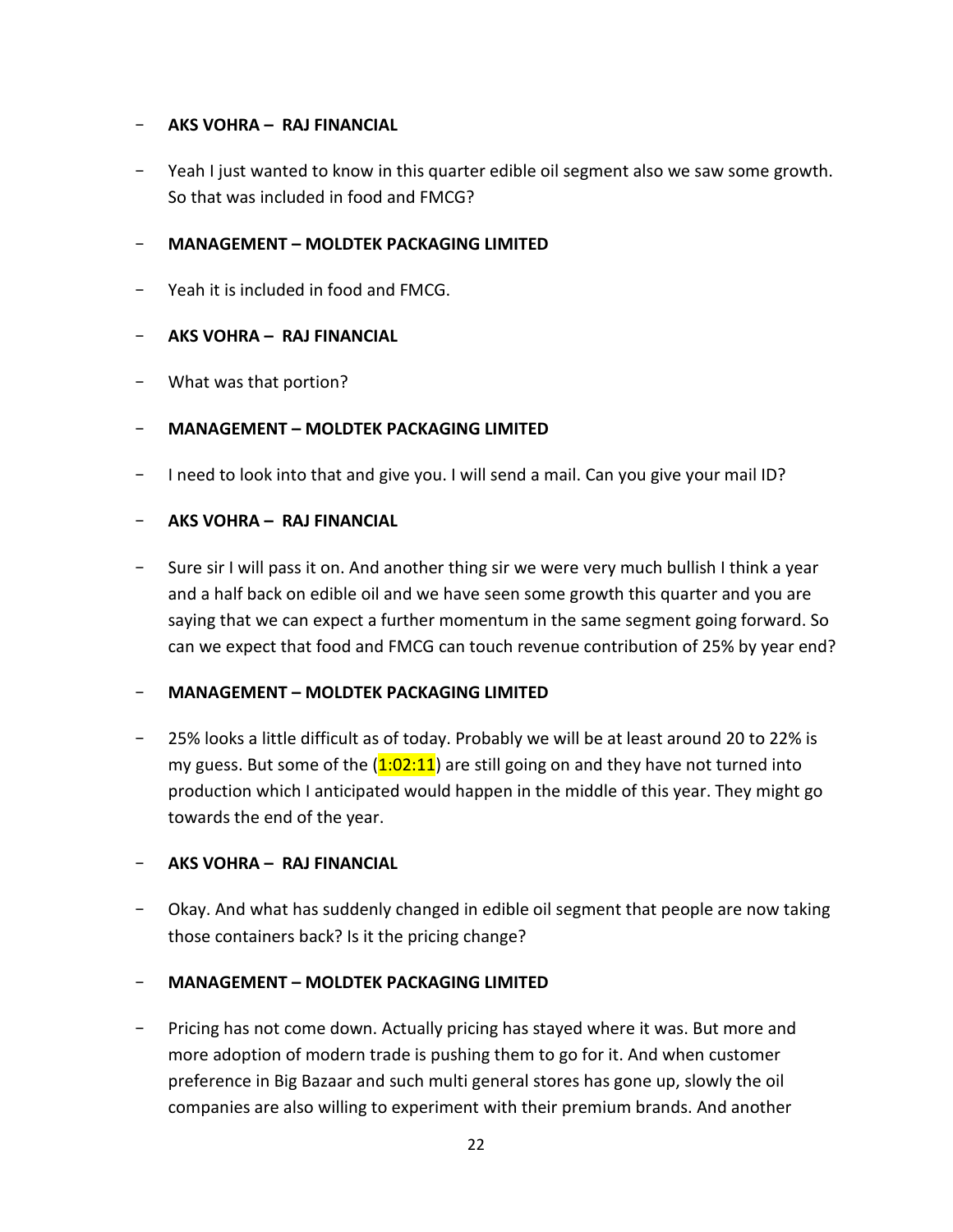reason which I heard from my marketing team is that companies like or brands like Saanchi which is government, Gujarat government or Maharashtra government I am not sure, a brand, they were inclined to go more and more towards our pack because of the tamper evidence adulteration free container. So they have almost 30% duplicate market I believe and they found that after our containers were introduced, their sales shot up by 30% and they don't find any duplication happening in the market. So these points which we were trying to tell people have now been substantially proved. And slowly that is driving more and more people to try this pack. As cost continues to be a deterrent, compared to tin, so as our  $(1:03:50)$  are coming down in June-July it can further push the product sale in the festival season; coming festival season.

# - **AKS VOHRA – RAJ FINANCIAL**

Okay but do we see sustained growth coming from edible oil segment for next year also? Or this is just one time thing?

# - **MANAGEMENT – MOLDTEK PACKAGING LIMITED**

- No it might happen gradually. It won't happen like a saviour or something. But it will also contribute let's say 3-5% of our growth year after year is my guess. Earlier we thought it could be a kind of a major contributor. But we are counting just 3-5% growth coming from this product year on year.

# - **AKS VOHRA – RAJ FINANCIAL**

Right, right. And secondly on sir capex side we have done around 50 crores last year and 50 crores this year. So can we assume that going on from next year onwards, there won't be significant capex requirement? Or we can see some amount of capex in tune of this range?

# - **MANAGEMENT – MOLDTEK PACKAGING LIMITED**

Probably it is not of this range because it shot up because of two major clients for Asian Paints. But there will be growth in food and FMCG in all these plants. There could be an addition in Daman or it could be in Mysore where we are also planning to have food packaging products supply. And even there could be a plan to setup a plant in north in the coming years. So it may not come down considerably. But it may be somewhere close to where it is now.

# - **AKS VOHRA – RAJ FINANCIAL**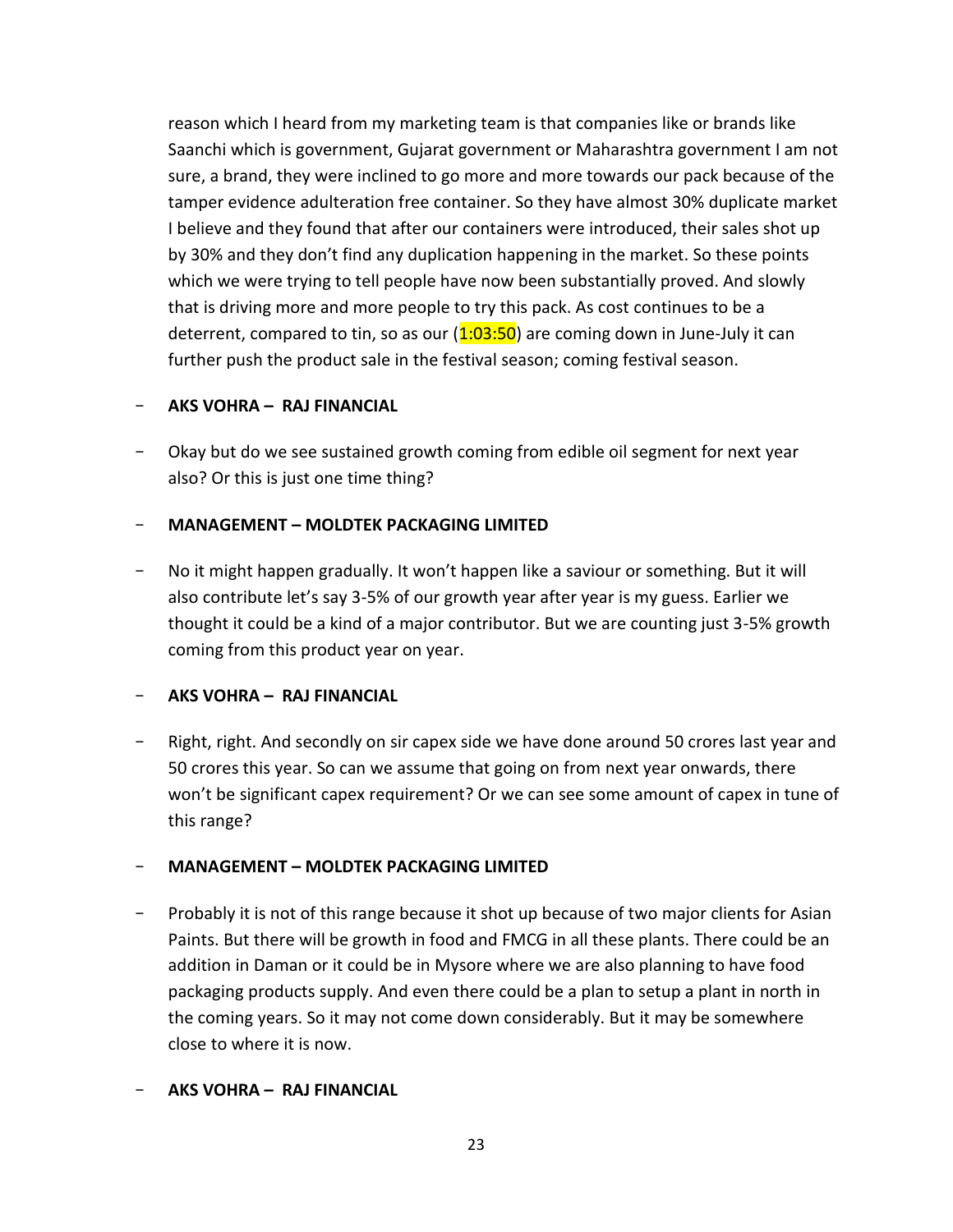Okay so we can expect similar for next year also.

### - **MANAGEMENT – MOLDTEK PACKAGING LIMITED**

Yes, yes similar. Because there are a couple of big projects at a very annual stage. If they take off then we need to add substantial capacities mainly in food and FMCG. But at this stage I don't want to talk about it.

## - **AKS VOHRA – RAJ FINANCIAL**

True, true sir. And sir lastly on capacity right now we said that by the end of the year we can reach up to 35000. What would be the target to reach capacity by say 2022?

## - **MANAGEMENT – MOLDTEK PACKAGING LIMITED**

2022? You mean in the 3 years?

## - **AKS VOHRA – RAJ FINANCIAL**

Yeah next 3 years.

### - **MANAGEMENT – MOLDTEK PACKAGING LIMITED**

See in Asian Paints alone we are bound to increase it by from – what is the current Asian Paints…Mysore you have not added in that na? So there itself we are committed to add about 12500 to 13000 tons. That means the current 35000 has to – 35000 I mentioned including the first phase of Asian Paints. So the second phase would be another 7000- 8000 tons. So we are talking about 43 through Asian Paints alone. So in the next 3 years assuming even 13-15% growth comes, 10% growth at least comes from food and FMCG, that will be another 6000. So probably we will be above 55000 in 3 years' time.

### - **AKS VOHRA – RAJ FINANCIAL**

- Okay so roughly can we expect doubling our capacity from current capacity.

### - **MANAGEMENT – MOLDTEK PACKAGING LIMITED**

Yeah current capacity as of today is around 30000.

### - **AKS VOHRA – RAJ FINANCIAL**

- 30. So we can expect doubling of it.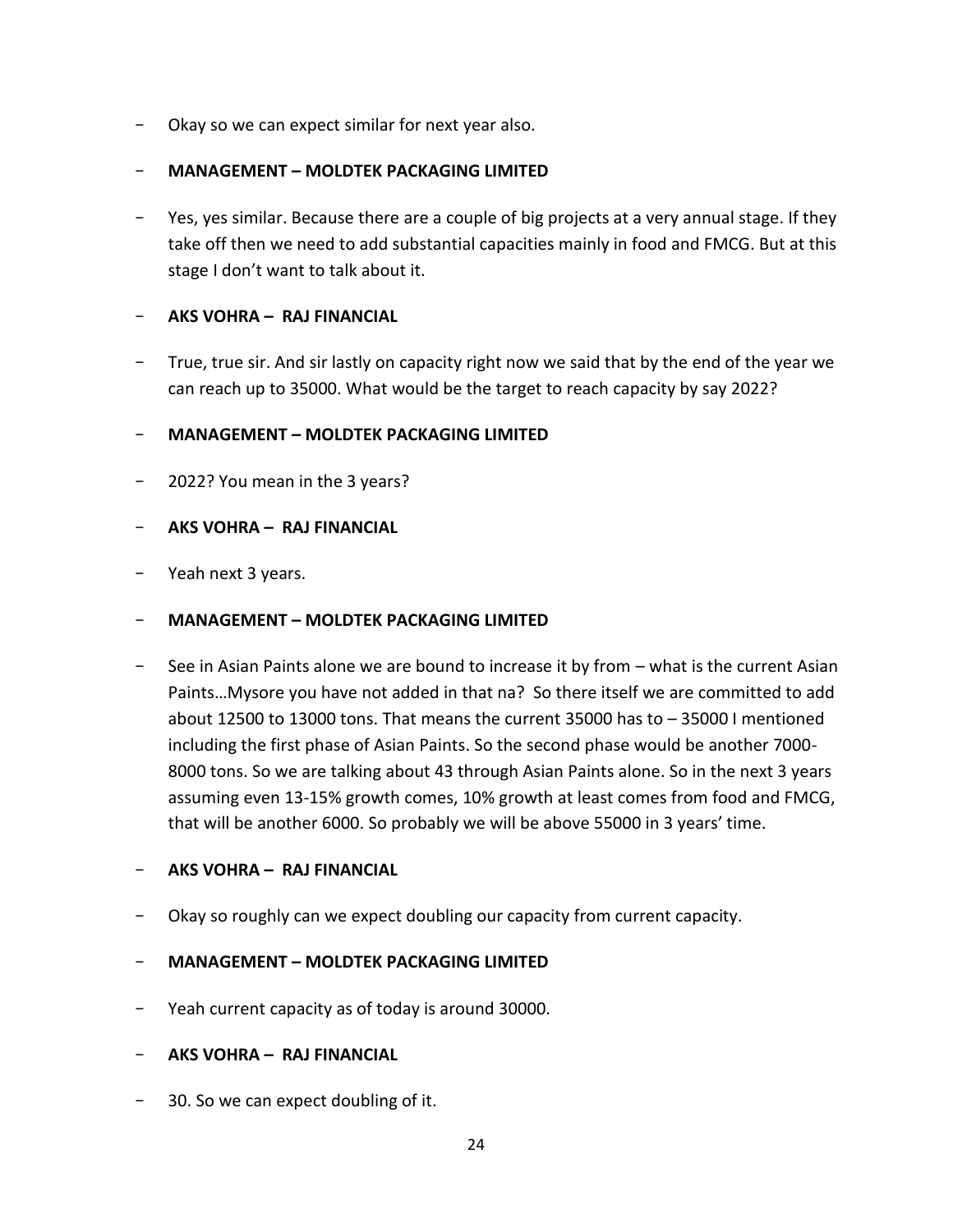## - **MANAGEMENT – MOLDTEK PACKAGING LIMITED**

Double in 3 years maybe a little optimistic. But 4 years it will certainly.

### - **AKS VOHRA – RAJ FINANCIAL**

Okay, okay. Thanks. Thanks a lot sir.

### - **MANAGEMENT – MOLDTEK PACKAGING LIMITED**

- Thank you.

## - **MODERATOR**

Thank you. The next question is from the line of Ankit Gaur from Systematix. Please go ahead.

## - **ANKIT GAUR – SYSTEMATIX**

- Yeah hi, good afternoon sir. Thank you for taking my question. Sir my question with regards to ebidta per ton as we expect substantial increase in revenue coming from paints in next 2 years, do we actually see ebidta per ton remain flat because probably we may do a lot of screen printing for Asian Paints or probably HTL; while SNF revenue might not increase in that speed. And my second question with regards to when we actually say we are increasing capacity for food and FMCG, we are talking about multi cavity mode or we are talking about different injection moulding machines? Thank you. I'm done.

### - **MODERATOR**

- I am sorry. Ladies and gentlemen it seems the line of the management has been dropped. Kindly stay connected while we connect the management. Ladies and gentlemen apologies for the inconvenience. We have the management line connected. Over to you sir. May I request Mr. Gaur to repeat his question please?

### - **ANKIT GAUR – SYSTEMATIX**

- Yeah hi. Sir my question was with regards to ebidta per ton. As we assume, as we see that for the next 2 years paint revenue will increase substantially compared to food and FMCG, do we actually see ebidta per ton hovering at these levels or coming down or going up? If it is going up then probably food and FMCG should increase at a faster pace.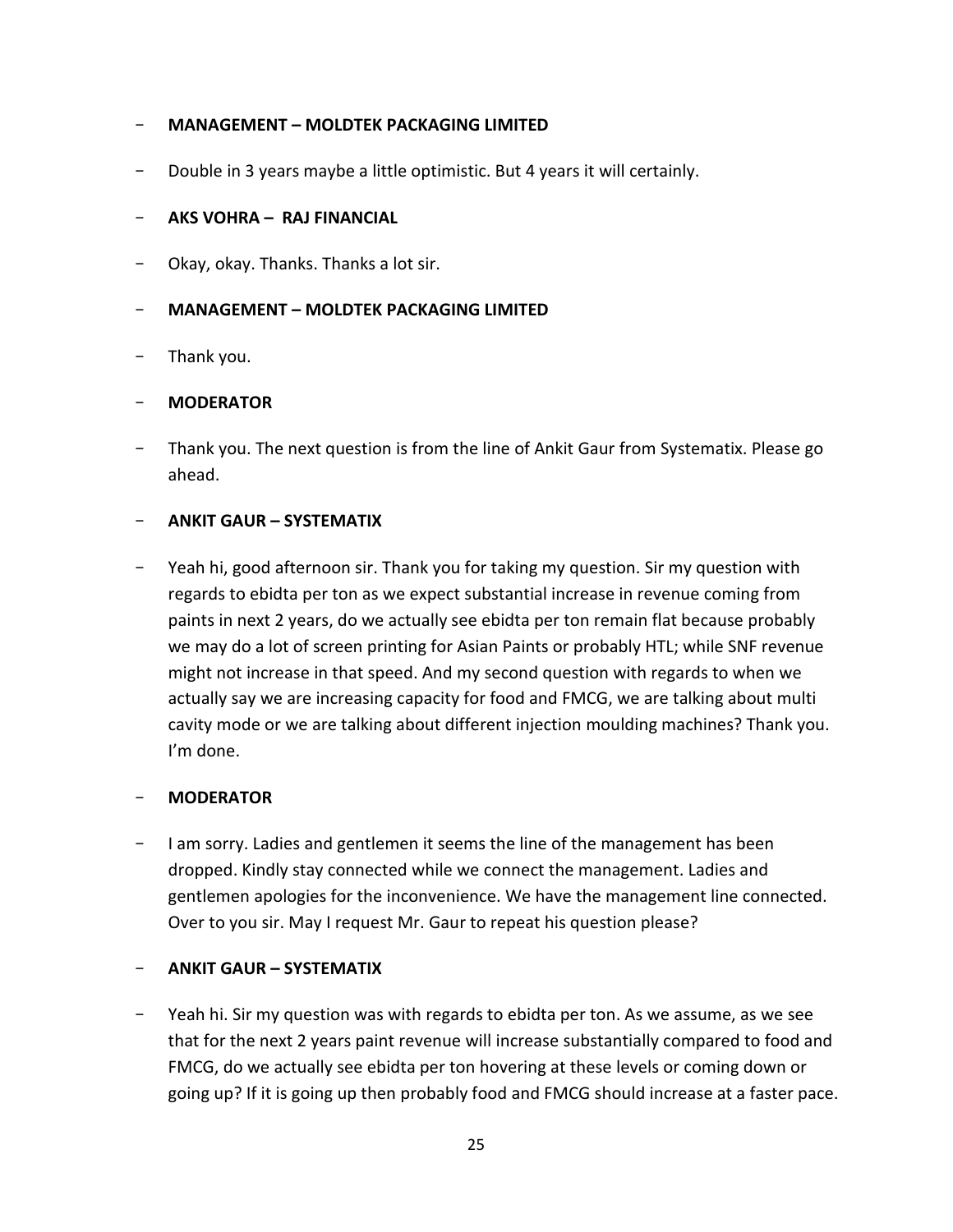My second question with regards to again food and FMCG. When we talk about increasing more capacities in food an FMCG, are we talking about multi cavity mode, installing multi cavity modes or we are talking about different injection mouldings or robots?

### - **MANAGEMENT – MOLDTEK PACKAGING LIMITED**

Coming to your first question, Asian Paints is no more into screen printing. They are moving very rapidly into HTL if not IML. And I explained to you last time our HTL or IML still are always at a much higher value add compared to screen printing containers. So they won't really hurt the numbers, the 35 ebidta per kg. In fact they are little above that in the overall average. So HTL adoption by Asian Paints in all the plants and most of the brands have now shifted. I would say 70%. 30% of the brands are still in screen printing. But by the time we start the next year probably they will shift 90% of their brands into SKUs into HTL. So that may not impact negatively. But it will certainly pull up to some extent because our purchasing ebidta in Asian Paints is above 35 as of now. So it won't pull down the average. But going forward should an FMCG also will grow rapidly is my guess. But of course many projects are in limbo now which might start getting released by the end of this financial year definitely. So that should add up numbers and aiming Rs. 40 per ebidta in next year maybe a very big misguidance but trying to reach 36-37 is possible.

# - **ANKIT GAUR – SYSTEMATIX**

Okay. And the second question with regards to food and FMCG, when we say capacity is adding multi cavity moulds or different injection moulds.

# - **MANAGEMENT – MOLDTEK PACKAGING LIMITED**

Oh yeah, yeah. That question there is nothing we can do by just adding multi cavity moulds unless you have a big machine capacity unutilised. We never do that. So if you have to add initial capacity you have to add special machines. And whatever is underutilised capacity of the machine, yes that can be used to increase your overall production. There is always some under-utilisation in these machines. Because in anticipation of some future demands we create some old gen robots and machines. Like ice creams where we used only during few months of the year. To handle the spare capacity and also to grab into a new line, we are introducing this ghee and spices containers which are mostly consumed during winter and the monsoon seasons. So those two products also can run on the same machines with of course different moulds and robots. So we being the manufacturer of robots, we changed the end tooling of…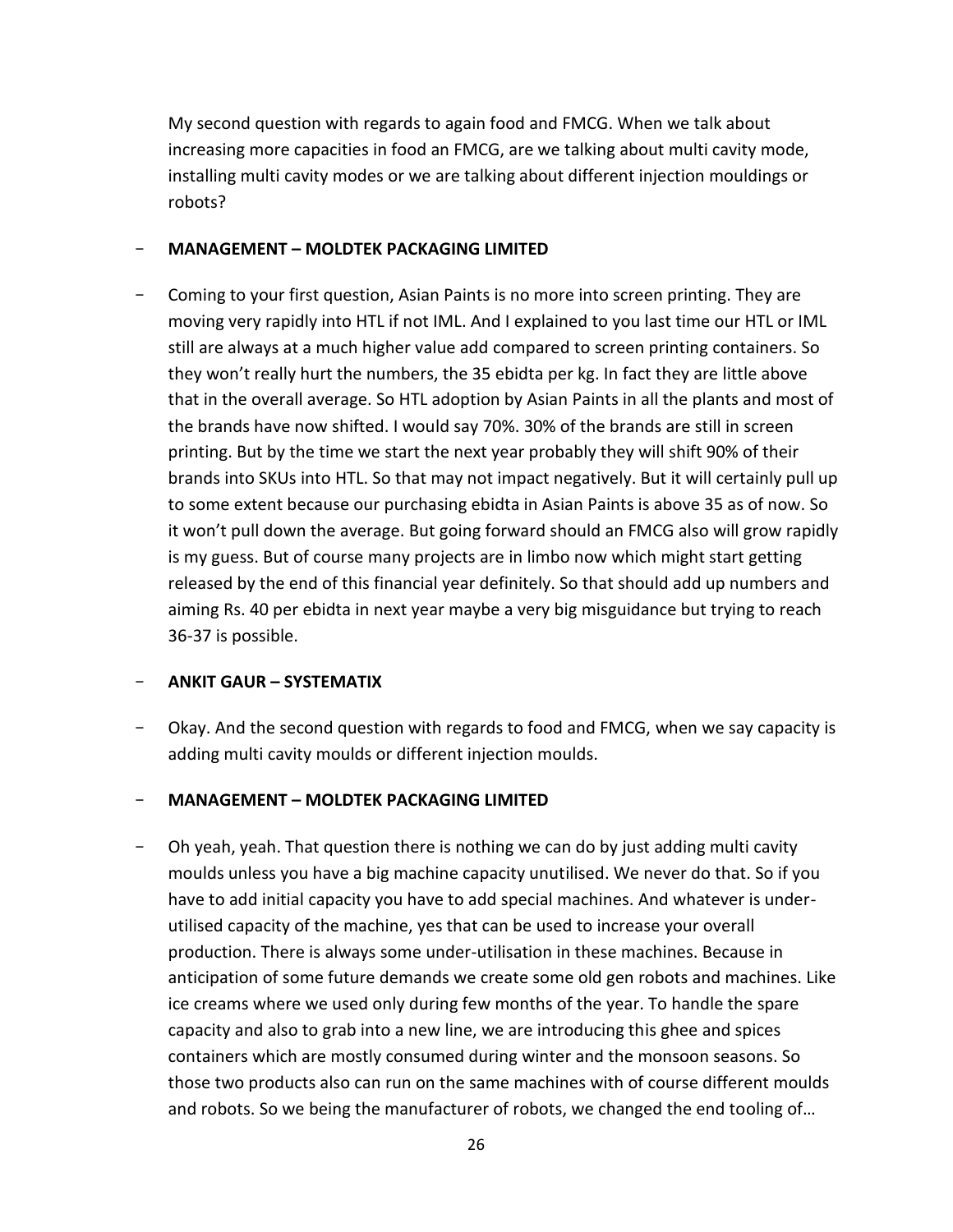## - **MODERATOR**

Ladies and gentlemen again the line from the management seems to have disconnected. Please stay connected while we reconnect them. Ladies and gentlemen we have the line for the management connected. Over to you sir, please go ahead.

### - **MANAGEMENT – MOLDTEK PACKAGING LIMITED**

Yeah. Sorry for the interruption.

## - **MODERATOR**

Yeah Mr. Gaur please go ahead with your question.

## - **ANKIT GAUR – SYSTEMATIX**

- Yeah. So my two questions remaining now. What would be the revenue from two new Asian Paints plant in FY19? You said I guess if I heard it correctly, you said 1500 tons be produced from these two new plants in FY19 right?

### - **MANAGEMENT – MOLDTEK PACKAGING LIMITED**

No, no that is the capacity being created in each plant. But they will run only few months in this year. So Mysore plant might run abut say 100 tons per month for last 4-5 months. Vizag might run couple of months. So we can anticipate is around 600-800 tons of addition during the current financial year. But in the next financial year we can expect at least 2500 to 3500 tons. That's substantial number can be added in the year 1920.

### - **ANKIT GAUR – SYSTEMATIX**

Okay this 2500 to 3000 tons should give us how much revenue sir in FY20?

# - **MANAGEMENT – MOLDTEK PACKAGING LIMITED**

- Close to around 40-50 crores.

# - **ANKIT GAUR – SYSTEMATIX**

- Okay. And last question with regards to moulds. What is the ratio of mould making inhouse and in our CNC machines and what is the outsourcing as of now going to Taiwan and Korea?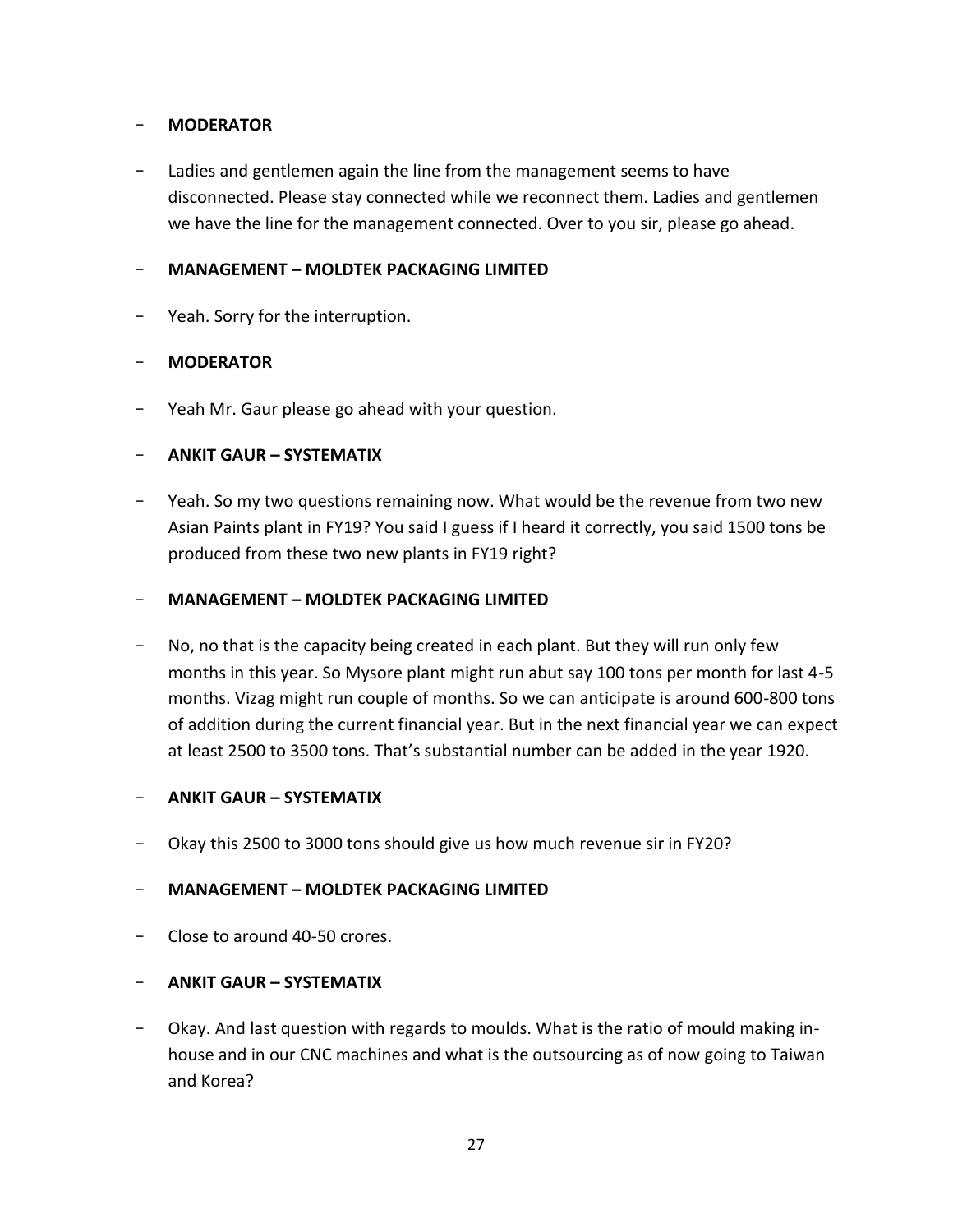### - **MANAGEMENT – MOLDTEK PACKAGING LIMITED**

- About 20% is outsourced, 80% - 75:25 you can say. 75 in-house and 25% outsourced.

#### - **ANKIT GAUR – SYSTEMATIX**

Okay thank you very much sir.

#### - **MODERATOR**

Thank you. The next question is from the line of Suvarna Joshi from Axis Securities. Please go ahead.

#### - **SUVARNA JOSHI – AXIS SECURITIES**

Yeah thank you for the opportunity. Most of my questions have been answered. Just two questions I had. One was on the oxygen barrier containers which we were talking about a couple of quarters back and you had mentioned that we have made some progress there. So could you just give us an update on that? And second question was on what is the approval time that we get from our customers once the product has been – what is the total approval time that it takes for a product to be approved by the customer in the food and FMCG space?

### - **MANAGEMENT – MOLDTEK PACKAGING LIMITED**

- Yeah. On the oxygen barrier front we have given the samples testing is happening in 2 companies I can say. One of them is pursuing it seriously. Other is yet to take it forward. And probably in November-December they will come back because they wanted some 6-7 months of testing of the product. And apart from that we are not trying to push it as well because unless we prove this concept and one food company accepts the shelf life standards, there is no point in pushing it elsewhere without the proper study. That is the status of oxygen barrier IML. And coming to approval timelines, there are companies like for example Cadburys when we started, the whole approval time and the development of pilot took 3 months. In the 6<sup>th</sup>-7<sup>th</sup> month we are into production. So there are cases which can move as fast as 6-7 months. And there is another, I don't want to name it, for last 8 to 9 months we are doing different designs and now they have more or less come to a final conclusion and we are giving another pilot lot in the month of August. And they will again do a market research for about 2-3 weeks. So hopefully if they give clearance in September, that product will take 4 months to put the moulds and robots in place. So my Jan-Feb we can start the production. So this project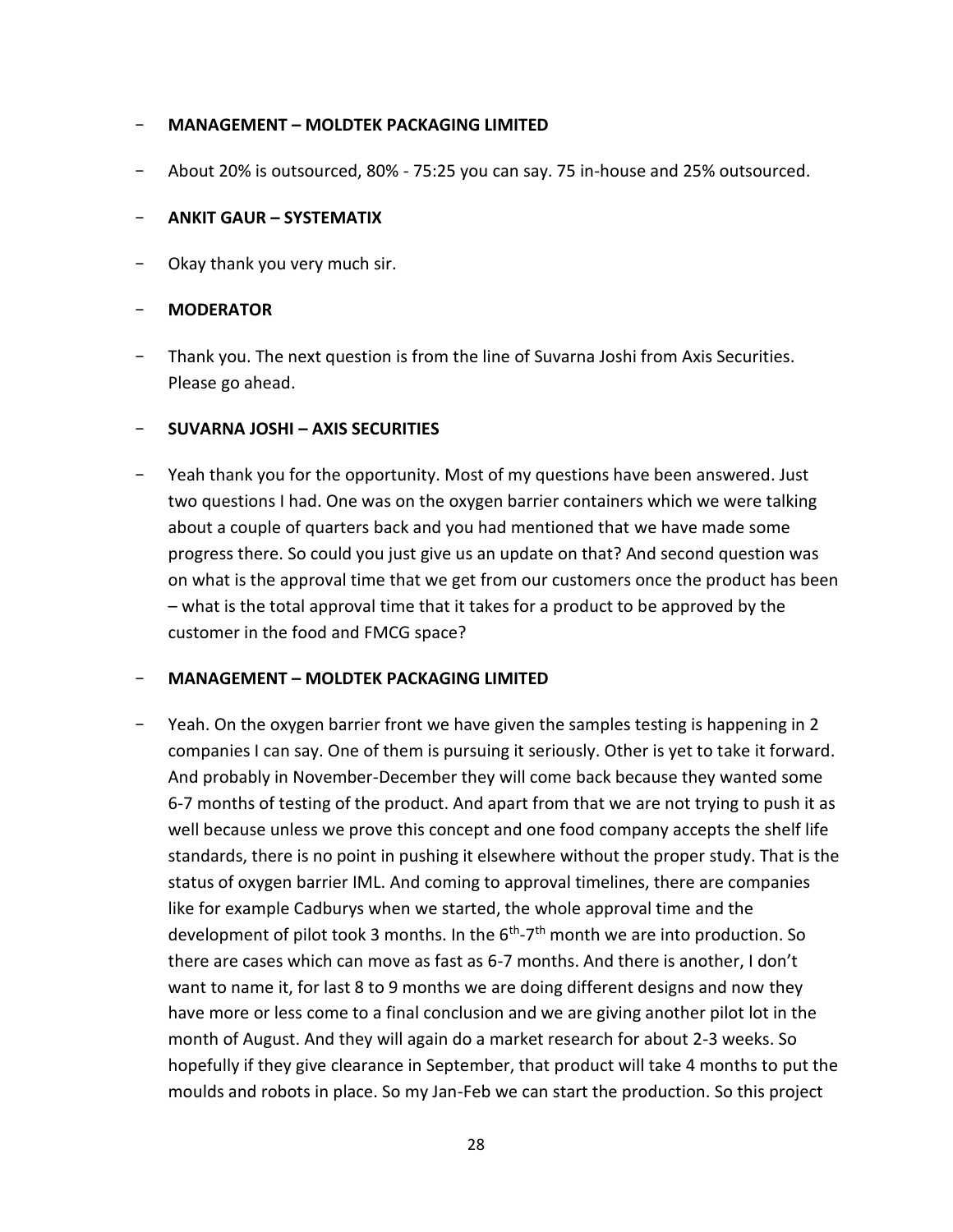for example is going on for the last 9-10 months. So another 5 months – so some projects can take 1-1.5 years. But typically I would take it as 7-8 months is an average for a decent approval timeline estimation.

## - **SUVARNA JOSHI – AXIS SECURITIES**

- Sure sir. And sir a final question was in your opening comments you mentioned that Cadburys there was some slowdown in the order that we had seen. So could you just help us understand what exactly was the situation with Cadburys per se?

## - **MANAGEMENT – MOLDTEK PACKAGING LIMITED**

No, no, it is down because of summer. Typically chocolate sales I believe falls down. This is the first time we are also facing that. And it picks up from winters. So the trend from July onwards the numbers are again shooting up. Increasing much better than the last first quarter. And the first quarter the dip is mainly because of summer. And going forward maybe towards the end of this year what Cadburys is also planning a marketing strategy to enhance its sales for all their products. So they also feel the future is going to be better.

### - **SUVARNA JOSHI – AXIS SECURITIES**

Alright sir that's it from my end. Wish you all the best and thank you for the opportunity.

# - **MANAGEMENT – MOLDTEK PACKAGING LIMITED**

- Thanks.

### - **MODERATOR**

Thank you. The next question is from the line of Dhiral Shah from Asit C Mehta. Please go ahead.

### - **DHIRAL SHAH – ASIT C MEHTA**

- Yeah good afternoon sir and congratulations for the good set of numbers. Sir I just have one question. Sir what is the capex guidance for FY19?
- **MANAGEMENT – MOLDTEK PACKAGING LIMITED**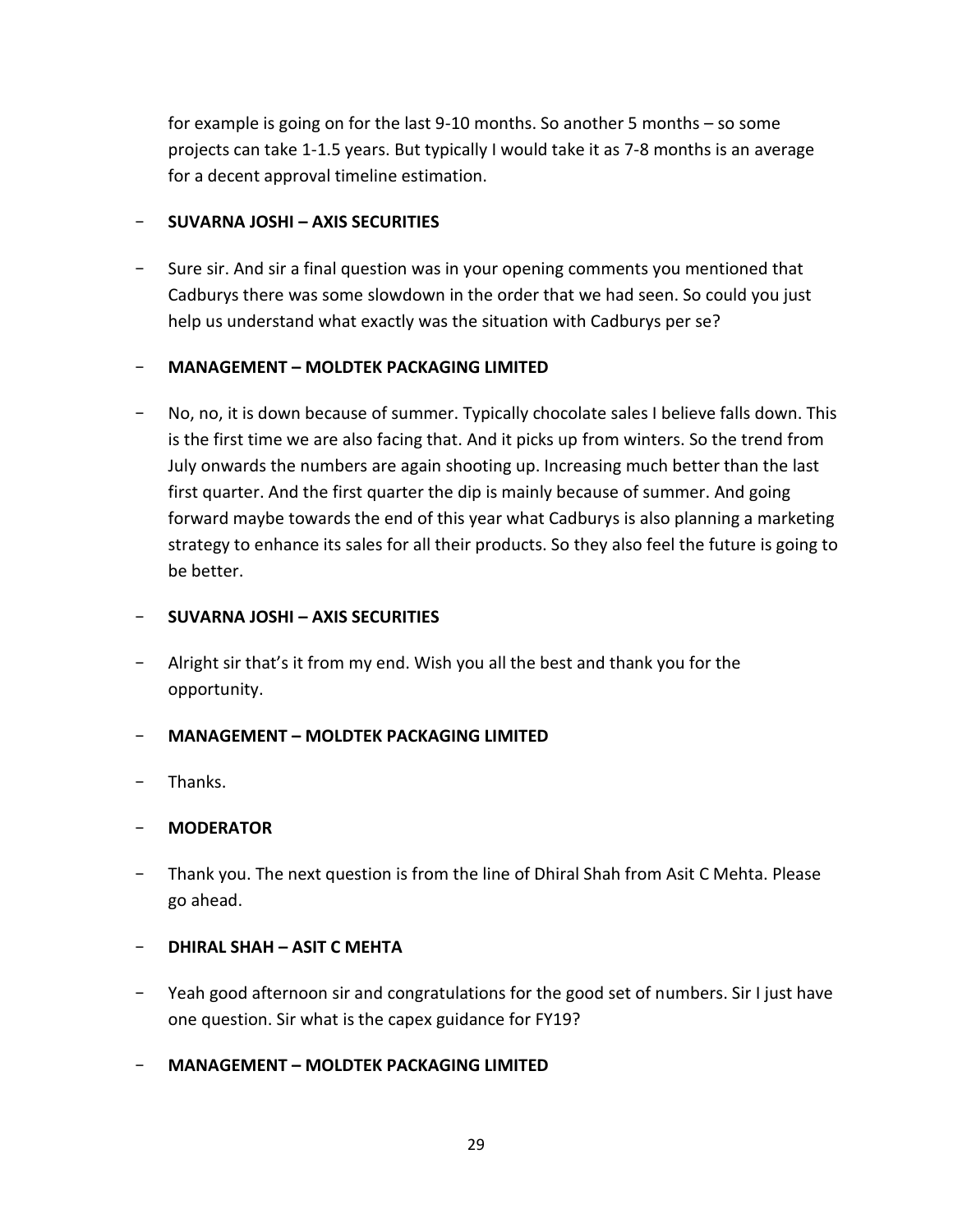- Capex FY19 is around 50-52 crores.

# - **DHIRAL SHAH – ASIT C MEHTA**

And also for next year the guidance would be same?

## - **MANAGEMENT – MOLDTEK PACKAGING LIMITED**

Next year as we see today it doesn't look so high but if there are one or two projects which are working on happens then it could again come to a higher level like 45 to 50 crores.

# - **DHIRAL SHAH – ASIT C MEHTA**

- Okay, okay, thank you sir. That's it from my side.

## - **MODERATOR**

Thank you. There's a follow up question from the line of Pragya Vishwakarma from Edelweiss, please go ahead.

### - **PRAGYA VISHWAKARMA – EDELWEISS**

- Yeah is it possible to give how ebidta per kg is different in paint, lube and food and FMCG?

### - **MANAGEMENT – MOLDTEK PACKAGING LIMITED**

- Probably that much detail I can't give because that can be some kind of internal information. But generally in IML we get at least Rs. 7-8 more per kg in paints. And in food and FMCG we have 50 plus per kg. So I can give a broader picture but getting into finer details would be too much of internal information and our pricing…

# - **PRAGYA VISHWAKARMA – EDELWEISS**

- Thank you sir, that's it.

# - **MANAGEMENT – MOLDTEK PACKAGING LIMITED**

- Okay.
- **MODERATOR**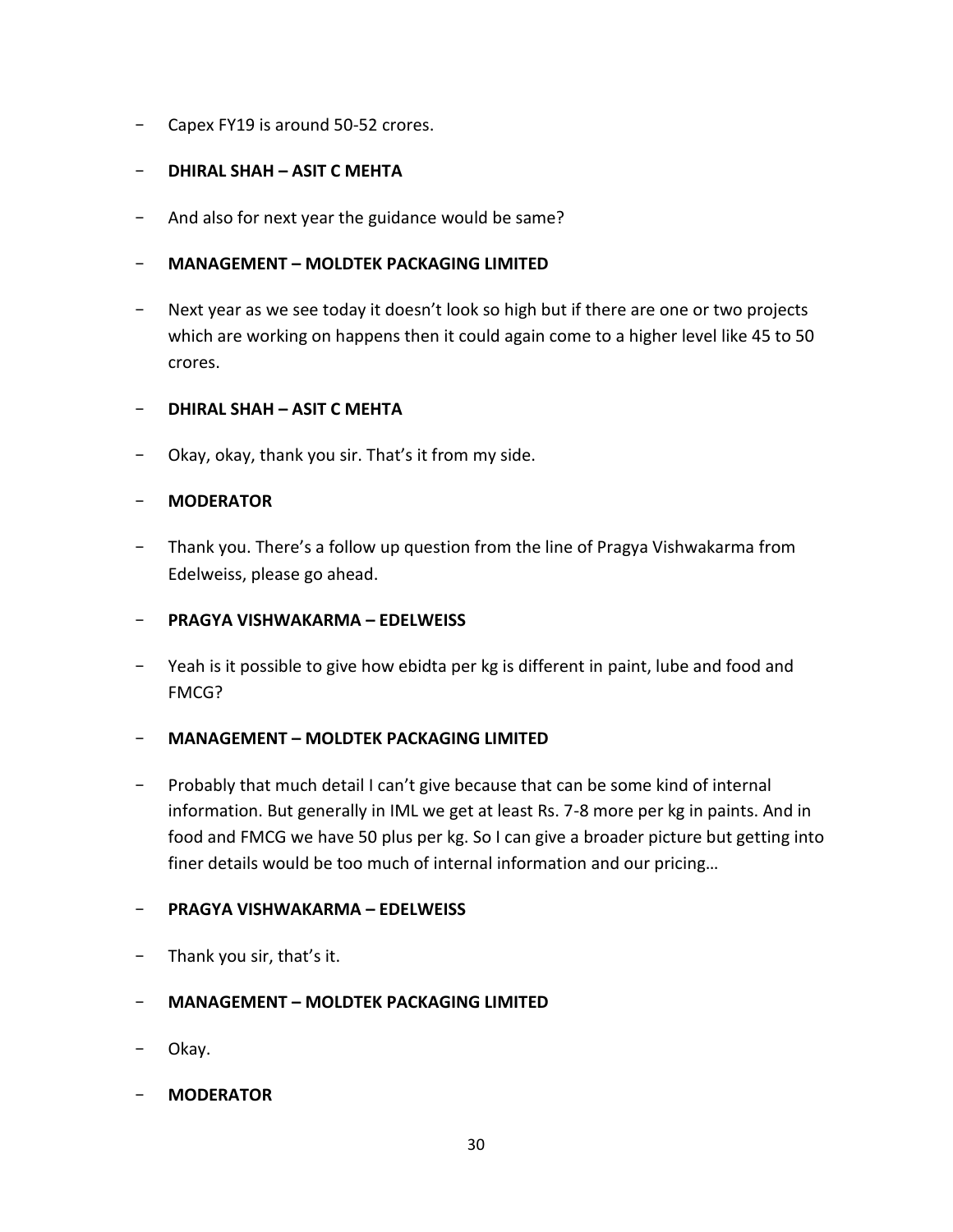- Thank you. The next question is from the line of Manish Mahawar from Antique Stock. Please go ahead.
- **MANISH MAHAWAR – ANTIQUE STOCK**
- Yeah good afternoon sir.

## - **MANAGEMENT – MOLDTEK PACKAGING LIMITED**

- Good afternoon.
- **MANISH MAHAWAR – ANTIQUE STOCK**
- Yeah sir just on your cosmetic customer I think on which your trial run has happened. I think you have given a number of I think 30-35 crores of revenue potential for this customer right sir?

### - **MANAGEMENT – MOLDTEK PACKAGING LIMITED**

- Not 30-35. It could be about 15 crores to start with per annum.
- **MANISH MAHAWAR – ANTIQUE STOCK**
- Okay. And is it particularly for RAK or India as well?

### - **MANAGEMENT – MOLDTEK PACKAGING LIMITED**

- It is for RAK and for India we are yet to start talking to them. But this opens up a wide opportunity in the cosmetic front be it with L'Oréal or be it with Levers or many brands which are currently not using injection moulding because of inability to do the IML in current surfaces. So by succeeding in doing IML on current surfaces, we hope that segment would open up for us.

### - **MANISH MAHAWAR – ANTIQUE STOCK**

- Okay. And sir wanted to know during the quarter Q1, have we able to gain any new customer apart from this what we are talking about? Hello?

#### - **MODERATOR**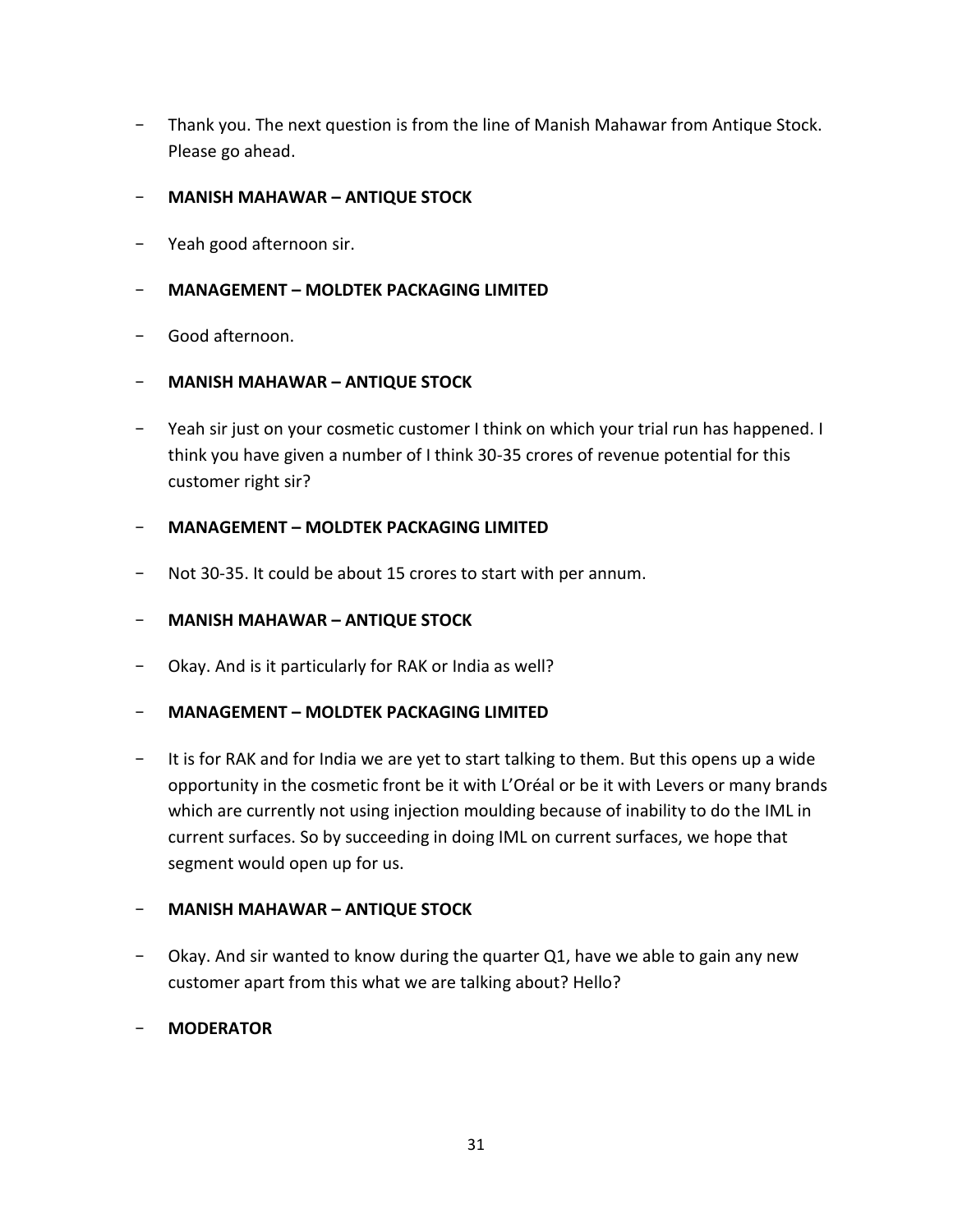Mr. Rao are you connected sir? Ladies and gentlemen it seems the line for the management has been disconnected. Ladies and gentlemen we have the line for the management connected. Yeah over to you sir.

## - **MANISH MAHAWAR – ANTIQUE STOCK**

- Yeah Mr. Rao I just had a question. During the quarter have you added any new customer apart from what this cosmetic customer you are talking about?

# - **MANAGEMENT – MOLDTEK PACKAGING LIMITED**

Yeah we have added 2-3 clients in RAK including total lubricants. Of course total is been with us for 7-8 months but we have added new segments, new product SKUs. And in the current year, in the last 2-3 months we have added at least 5-6 edible oil and ghee companies as our clients. And in the previous quarter we added quite a few ice cream companies as our first time clients. Their volumes will pick up in the coming seasons starting from January. So client addition is happening reasonably well in the small and medium segment. Only the big MNCs are very, very time taking in moving forward.

## - **MANISH MAHAWAR – ANTIQUE STOCK**

- Okay and second question sir, about this raw mat price increase and that has got impacted to some extent the margins. It was despite, you said earlier actually that we have lost almost 1 crore of maybe loss in terms of the high cost. Maybe raw mat cost actually. It was despite the  $31<sup>st</sup>$  March we have a very good inventory of raw mat right sir?

### - **MANAGEMENT – MOLDTEK PACKAGING LIMITED**

Yeah in spite of that yes.

# - **MANISH MAHAWAR – ANTIQUE STOCK**

Okay. And what was right now the raw mat prices versus 99 for the Q1 average? Present price actually of the raw mat?

# - **MANAGEMENT – MOLDTEK PACKAGING LIMITED**

One second. It went up in July or down? Where is it now? It's again around Rs. 101 now. It went up to 104 in the month of June.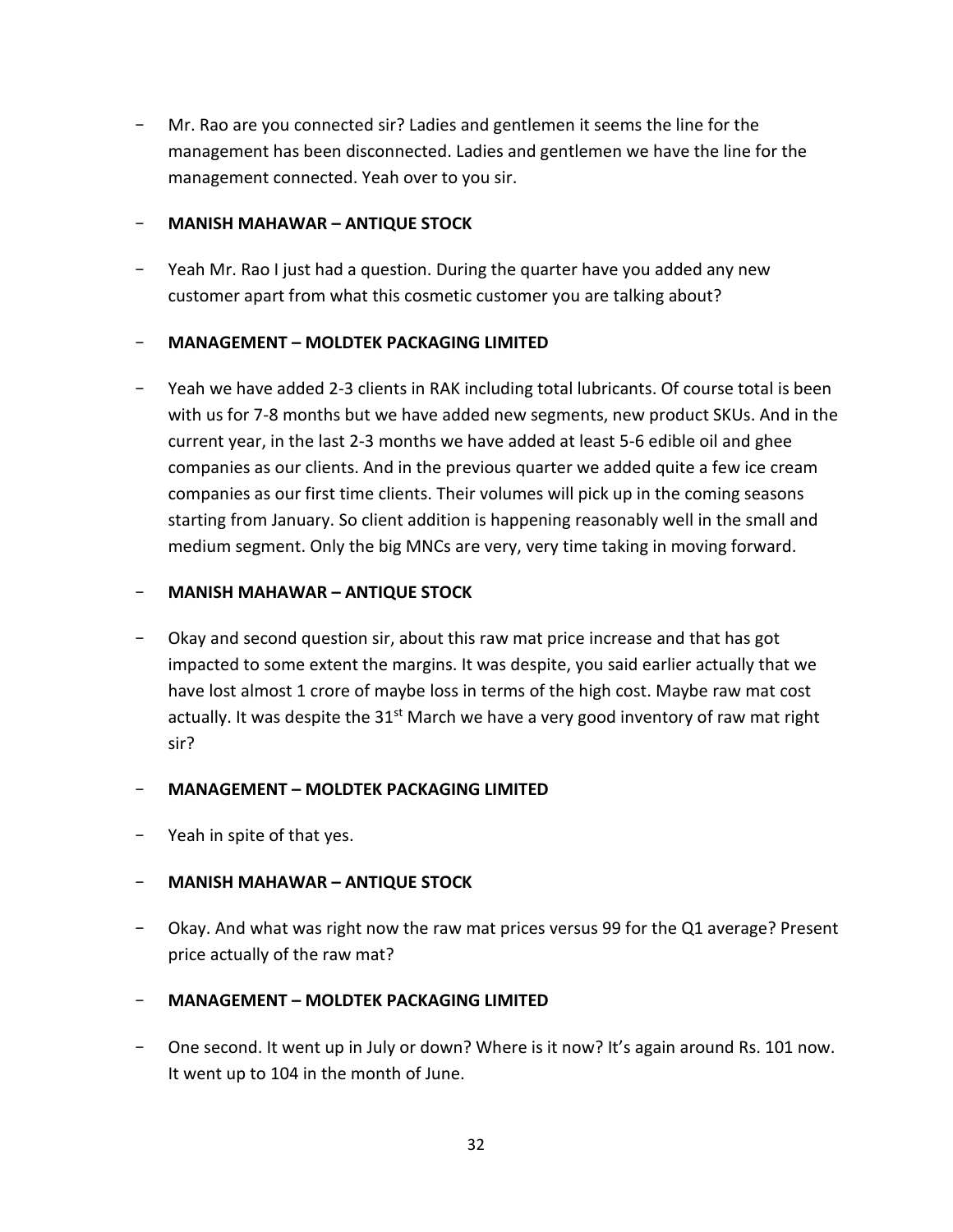## - **MANISH MAHAWAR – ANTIQUE STOCK**

Okay. And it came down by Rs. 3.

## - **MANAGEMENT – MOLDTEK PACKAGING LIMITED**

- Rs. 3.50 it's come down.

### - **MANISH MAHAWAR – ANTIQUE STOCK**

- Okay. So most probably maybe Q2 the margin will be better than Q1 definitely right sir?

### - **MANAGEMENT – MOLDTEK PACKAGING LIMITED**

- Yeah it should improve. Because if the trend continues in the remaining two months, August and September, we will have that advantage. Because we pass on the price in the following months. So we gain at least one month advantage.

#### - **MANISH MAHAWAR – ANTIQUE STOCK**

- Okay. And last question sir can you share the number of – volume number for RAK plant for the quarter.

### - **MANAGEMENT – MOLDTEK PACKAGING LIMITED**

We have done about 185 tons as against 100 tons in the Q1 last year.

#### - **MANISH MAHAWAR – ANTIQUE STOCK**

Okay sure. Okay thanks and all the best sir.

#### - **MODERATOR**

Thank you. Next question is from the line of Nikhil Katari from Tamura. Please go ahead.

#### - **NIKHIL KATARI – TAMURA**

- Sir in earlier discussion you said in the 3-4 years perspective you may add capacity up to 55000. So just to understand to add such kind of capacity from the current 30 so it would be almost 25000. What kind of capex and if you can help us understand what kind of capex per ton basically is required.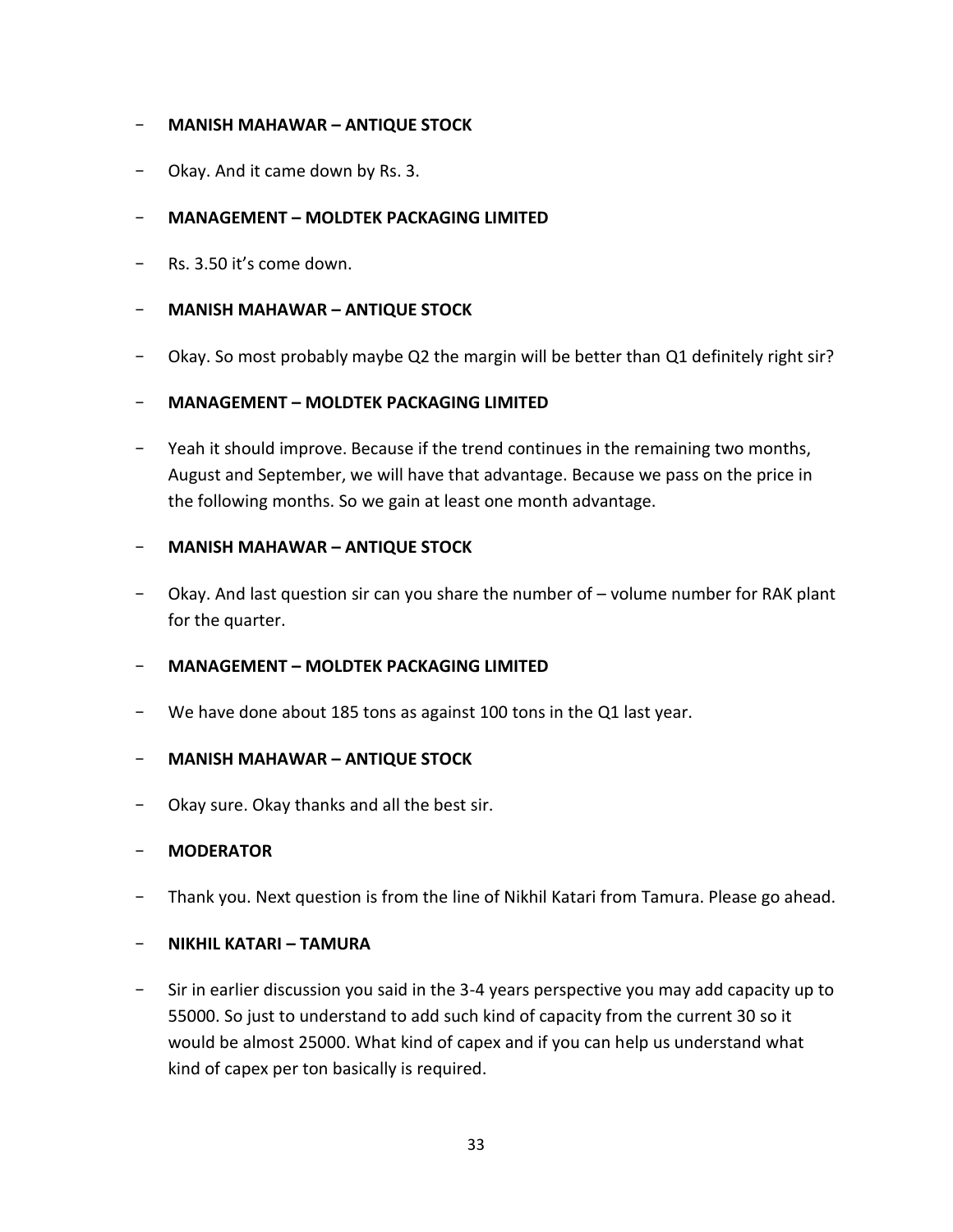## - **MANAGEMENT – MOLDTEK PACKAGING LIMITED**

- See in a greenfield project the capex for every 1000 tons is around 6 crores. But if you are expanding in a brownfield project it comes down to as low as 3 to 3.5 crores. So currently this year and last year the Mysore and Vizag plants being greenfield projects, the value of investment is almost 18 crores for the first 3000 tons. But the next 3000 tons probably we need at least max 10 crores capex in those two units each. So that is a thumb rule you can say.

## - **NIKHIL KATARI – TAMURA**

- Okay fine sir, thank you very much. That is it from my side.

## - **MODERATOR**

- Thank you. We have a follow up question from the line of Akhil Parekh from Elara Capital. Please go ahead.

## - **AKHIL PAREKH – ELARA CAPITAL**

- Thanks for another opportunity. Sir would you be able to name some of our ghee and edible oil clients?

### - **MANAGEMENT – MOLDTEK PACKAGING LIMITED**

- Sorry?
- **AKHIL PAREKH – ELARA CAPITAL**
- Would you be able to name some of our ghee and edible oil clients?

### - **MANAGEMENT – MOLDTEK PACKAGING LIMITED**

- Yeah edible oil you can note the companies which are already adopted are Madhuri and Saanchi.
- **AKHIL PAREKH – ELARA CAPITAL**
- Okay.
- **MANAGEMENT – MOLDTEK PACKAGING LIMITED**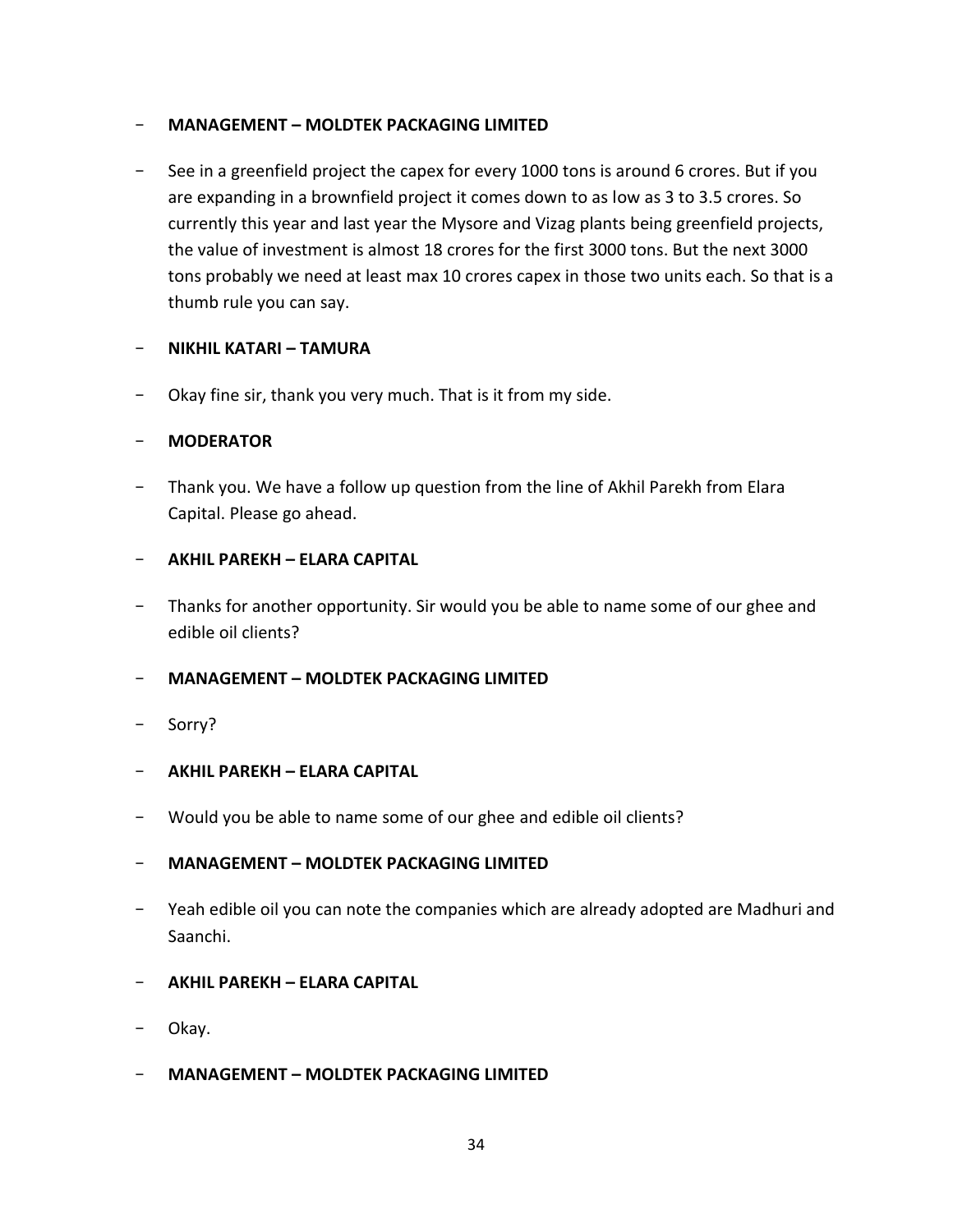- Damani and Big Bazaar. That is Future. Brand name I forgot but it's Big Bazaar basically.

# - **AKHIL PAREKH – ELARA CAPITAL**

Sir my last question, do we see our name on the container as a manufacturer because in Cadbury I have observed our name is there but in other cases it is not there.

# - **MANAGEMENT – MOLDTEK PACKAGING LIMITED**

Yeah it will be there in majority of the cases. If you don't find it on the print you will find it on the container body.

# - **AKHIL PAREKH – ELARA CAPITAL**

Okay, okay got it. That's it. Thank you so much.

## - **MODERATOR**

Thank you. A follow up question from the line of Pragya Vishwakarma from Edelweiss. Please go ahead.

### - **PRAGYA VISHWAKARMA - EDELWEISS**

- Yeah thanks for the follow up. Sir is it possible to give the break up in food and FMCG in terms of how much is coming from ice cream and other items?

### - **MANAGEMENT – MOLDTEK PACKAGING LIMITED**

Ice cream and other items are nominal as of this year because we introduced them only in the month of January, middle of January. So by the time we really reached it was few clients like Vadilal, Lazza and Heritage and Scoops, these 3-4 companies have cascaded the trial lots and some supplies. Maybe couple of crores, but not much. And even edible oil is improving as I said. It is close to 1.7 crores in this quarter. For the full year last year we did around 5 to 5.5. So this year we will probably do at least 10 to 12 crores is our estimate in edible oil front. And ice cream from hardly 1 to 1.5 crores this year, probably we would be looking at 5 to 10 crores in the next financial year. So these other products of food will contribute in the coming months.

### - **PRAGYA VISHWAKARMA - EDELWEISS**

- Okay, okay. Thank you sir. That's it.